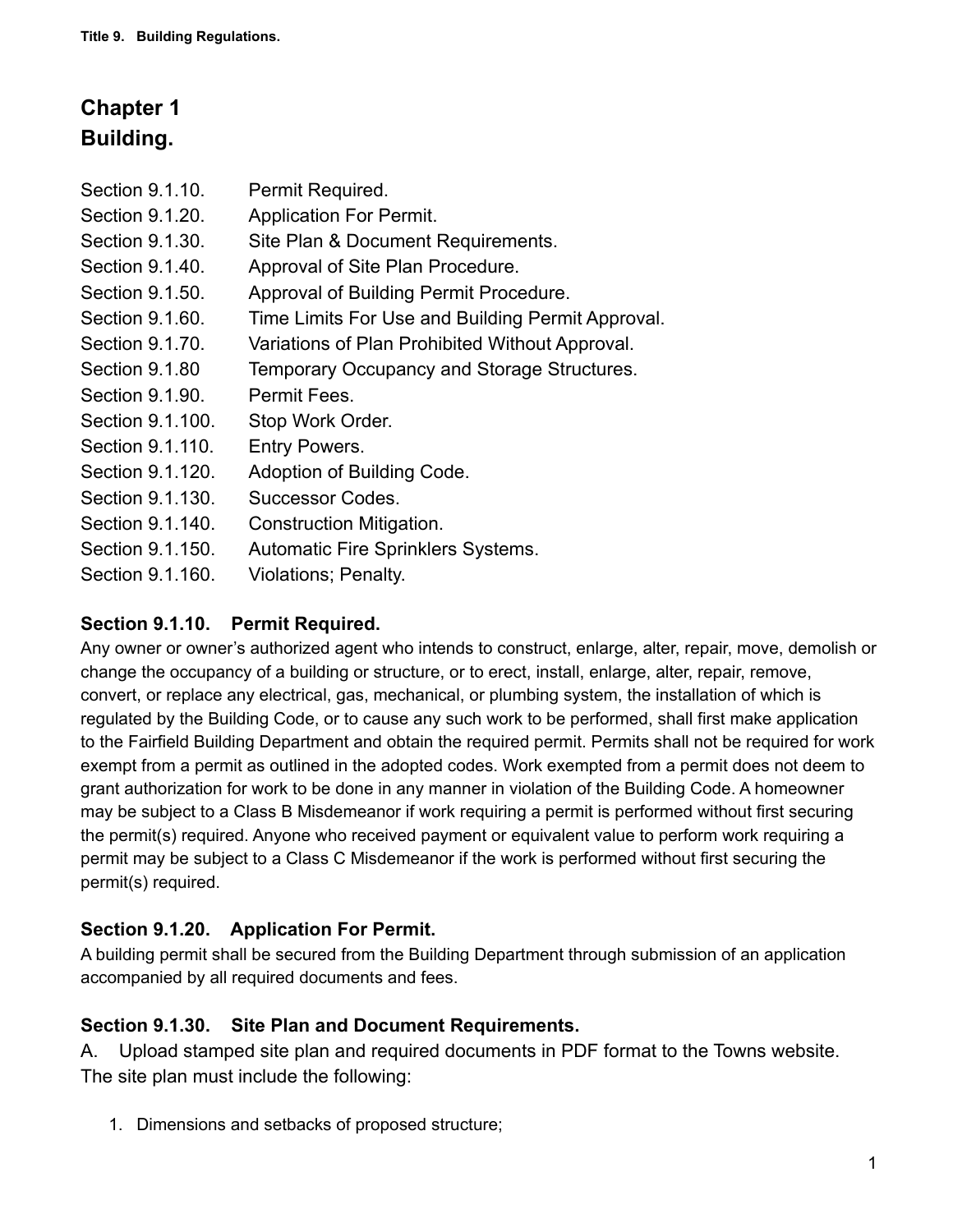- 2. Location of propane tank (if applicable);
- 3. location of septic system including tank and drain field.;
- 4. Location of power lines and meter;
- 5. Location of the nearest fire hydrant in feet (if over 700 feet an estimate may be used);
- 6. Location of the nearest Fairfield water line in feet to the property line. If over twelve hundred (1200) feet ,an estimate may be used. Contact water Fairfield Water Department.
- 7. An appropriate descriptive legend, including north arrow, scale, legal description;
- 8. Name and contact information of architect or engineer responsible for the preparation of the site plan;
- 9. The existing (or proposed) zoning;
- 10. Dimensions, setbacks and height of all existing structures located on property;
- 11. Measured dimensions of all recorded lot lines;
- 12. Location of all existing and proposed drives and parking areas including types of surfacing, parking layout, and dimensions;
- 13. Show all road width, rights-of-way and dedications (see Road Ordinance);
- 14. Show all existing easements, vacated easements and rights-of-way. A ten (10) foot utility easement along all roads must be shown;
- 15. Must meet all required minimum setbacks;
- 16. Locations, sizes, and types of existing trees over six (6) inches in diameter (before and after proposed development);
- 17. All proposed fences, screens and freestanding architectural walls, including typical cross-sections and the heights above ground;
- 18. Stormwater engineering (upon request) including existing and proposed grading of the site, the location of existing and proposed utilities, stormwater calculations for a one hundred (100) year storm, the detention area on site that will detain the one hundred (100) year storm; and
- 19. Any other information required by the Planning Commission, Building Officials, Fire Department, or Town Council.
- B. Documents Required: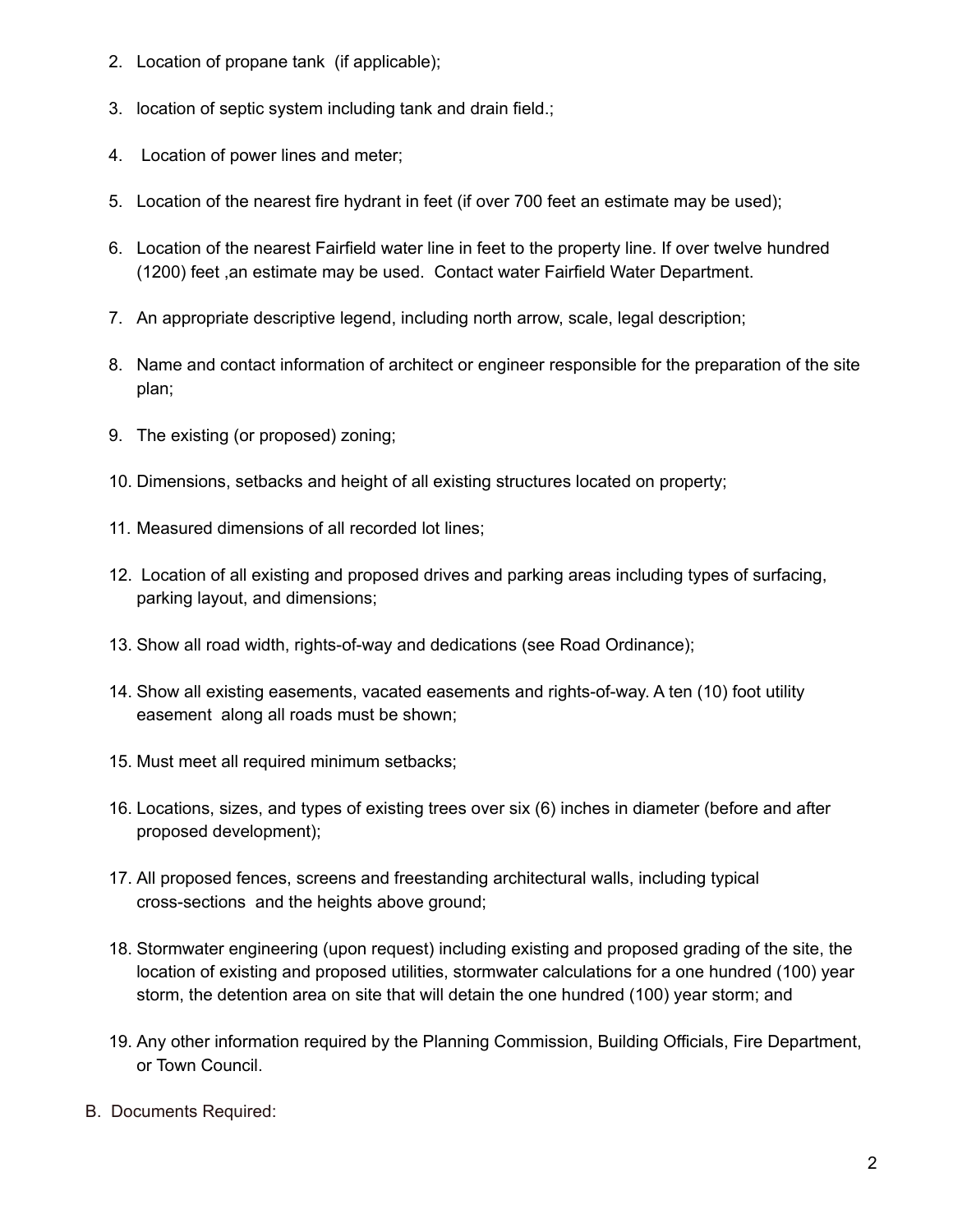- 1. Warranty Deed of Trust for property;
- 2. Proof of Fairfield acceptable culinary water transfer or well permit. State approved culinary water transfer and point of diversion change, or well permit acceptable to the Town of Fairfield;
- 3. Septic system plan approved and signed by Utah County;
- 4. Copy of the Record of Survey filed with the Utah County Surveyor's office;
- 5. Signed Cedar Valley Fire department approval;
- 6. Boundary line agreement, if applicable;
- 7. [Contractors](https://www.fairfieldtown.org/contractors-hold-harmless-agreement) Hold Harmless Agreement;
- 8. Arsenic report; and
- 9. Any other documents required by the Planning Commission, Building Heads, Fire Department, or Town Council pertinent to the proposed development or building.

#### **Section 9.1.40. Approval of Site Plan Procedure.**

- A. The Site Plan approval process shall include the following:
	- 1. Submit Application to Fairfield Town. ([www.fairfieldtown.org/\)](http://www.fairfieldtown.org/);
	- 2. Upload site plan and other required documents (PDF ONLY);
	- 3. The Building Department will check that all required plans and documents have been submitted;
	- 4. The Planning Commission will require a recorded survey and subdivision plat if applicable;
	- 5. The Planning Commission will review the site plan at the next regular meeting; and
	- 6. The Planning Commission shall review the site plan and building elevations. The Planning Commission shall confirm compliance with architectural design, zoning and any other standards for buildings and structures to assure compliance with the general plan and with the Towns generally applicable policies and regulations.

G. Once the Planning Commission is satisfied that all requirements have been met, they will approve the site plan. The applicant may then apply for a building permit.

#### **Section 9.1.50. Approval of Building Permit Procedure.**

A. Submit building permit application to Fairfield Town.([www.fairfieldtown.org/\)](http://www.fairfieldtown.org/);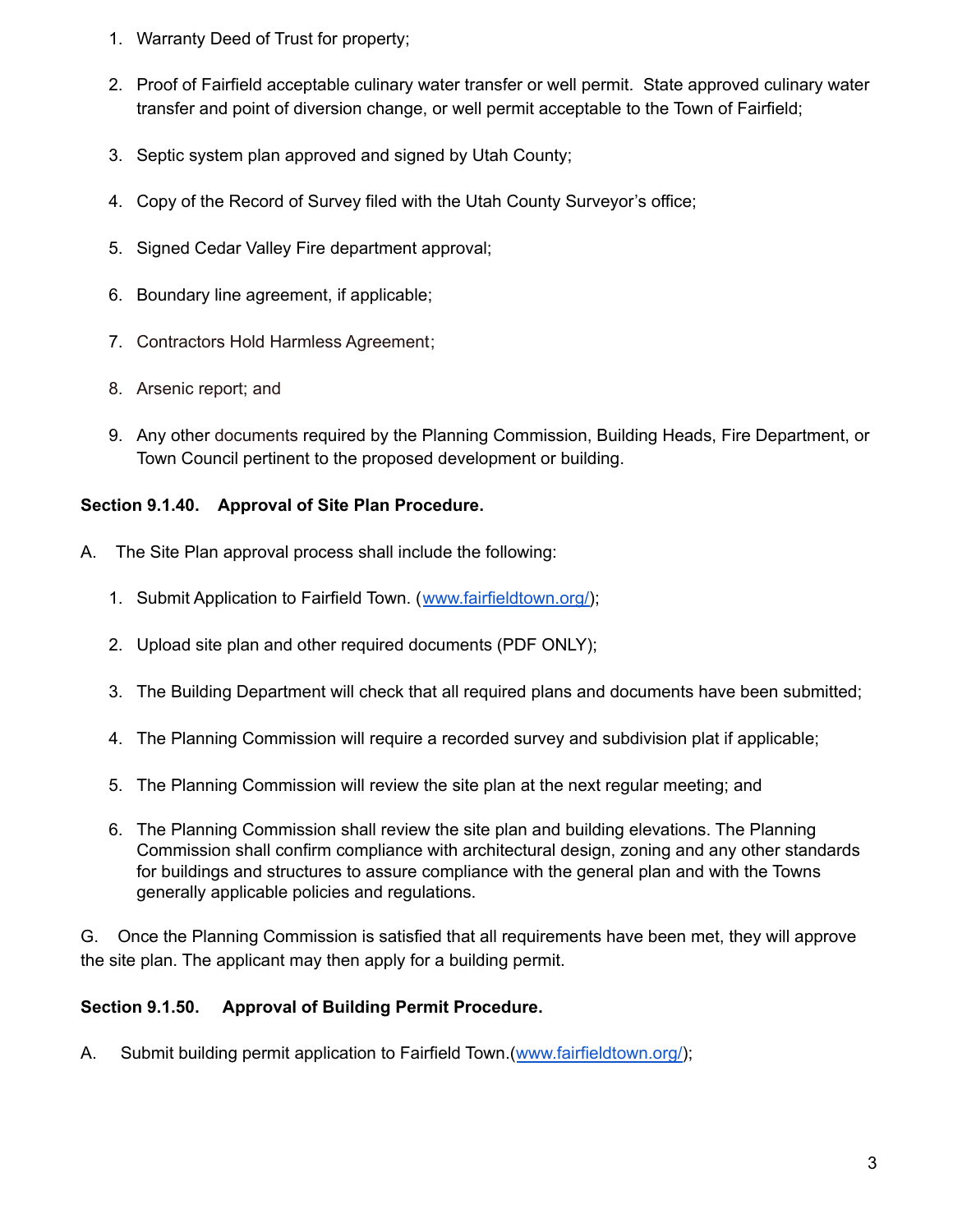B. The Building Department will check that all plans, deeds ,dedications and any other required documents needed have been submitted and approved and that the Planning Commission has approved the site plan.

C. Pay estimated building fees to Fairfield Town.

D. The Building Department will submit plans and documents to a contracted engineer for plan review and inspections.

E. Once plans have been approved, Fairfield Town will evaluate if any other building permit fees need to be paid at this time.

F. The Building Department will issue a building permit along with name and numbers for inspections.

G. Once all inspections are completed by the contracted engineer the building department will do a final review and inspection.

H. Once final review and inspection is completed and any remaining fees are paid then an occupancy permit will be issued.

I. The Building Department may revoke at any time a permit which has been issued for any building constructed or being constructed or which would be or result, if constructed, in a violation of the Building Code or any Ordinance of this municipality.

## **Section 9.1.60. Time Limits for Use and Building Permit Approval.**

All use approvals, and all building permit approvals, shall be valid for a maximum period of one hundred eighty (180) days from the date of approval. If work has not commenced, or a use or building established within one hundred eighty (180) days from date of approval, the approval, permit or license, as required and approved, shall be void and a new application, approval, permit or license shall be required.

#### **Section 9.1.70. Variations of Building Plan Prohibited Without Approval.**

No material, plan modification or use variation from the approved plan shall be allowed unless such variations shall first have been approved in writing by the Building Department or designee.

## **Section 9.1.80. Temporary Dwelling and Storage Structures.**

A. Temporary Dwellings incident to the Property. The Building Department may approve the use of a temporary dwelling incidental to the construction of a one-family dwelling for a maximum of one year while building a home to live in on the same lot, provided;

- 1. A bond in lawful money equal to the cost of removing the temporary dwelling but not less than \$1,000.00, is first posted with the Town of Fairfield to guarantee the timely removal of the temporary dwelling.
- 2. The owner(s) of the lot and temporary dwelling agree to remove said temporary dwelling within the time of the bond to obtain a full refund of the bond or otherwise to allow the Town to enter and remove the temporary dwelling using the bond to defray costs.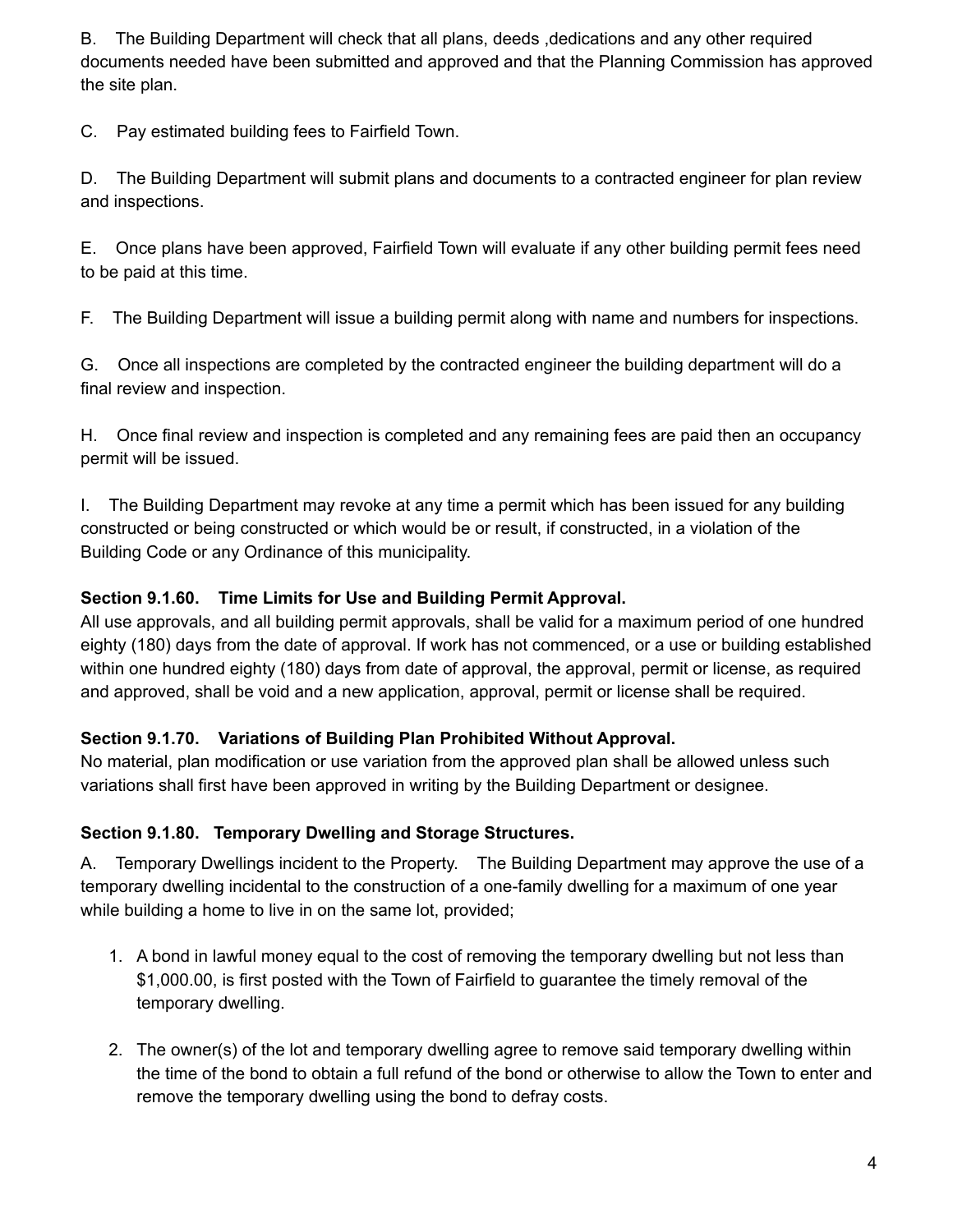- 3. The owner(s) has obtained a building permit for a permanent residential building
- 4. The temporary dwelling shall remain on the lot no longer than the current term of the building permit for the single-family dwelling; the completion date of the conventional dwelling or 365 days, whichever is less. Exception: The Planning Commission may grant one extension period of an additional 365 days upon finding that the construction of the permanent dwelling is being carried out diligently toward completion.
- 5. The temporary dwelling unit shall be self-contained and the owner must obtain a temporary dwelling permit to ensure that the temporary dwelling is in compliance with the County Health Department, building code, and with the Fairfield Town's requirements.

B. Temporary Storage Structures. Temporary buildings and yards for the storage of construction materials and equipment in any zone may require a temporary use permit by the Planning Commission for a temporary office and buildings and/or yards for storing vehicles, materials and equipment incidental to a construction project. The permit shall be valid for a period of not more than one (1) year, the permit may be renewable throughout the length of the project. The buildings shall be removed and the yard restored to its original state upon completion of the project and expiration of the permit.

C. Public Park Host Trailer. In any zone, the Planning Commission may issue a temporary use permit for a host trailer provided:

- 1. The host trailer is located on the same parcel of land as a publicly owned and/or Town approved park site;
- 2. The host trailer is removed from the park site when the terms of the temporary use permit have expired;
- 3. A permit must be obtained during each calendar year by the public agency of the park; and
- 4. The host trailer shall be self contained or approvals for water and sanitary sewer shall be obtained from the County or State Health Department. See 9.1.80.(E).

#### **Section 9.1.90. Permit Fees.**

A fee for each building permit, electrical permit, plumbing permit and fire permit shall be paid to the building official or Town recorder in such amount as shall be established from time to time by resolution duly enacted by the Town Council. Until such a resolution is adopted as to building permit fees, the building permit fees set forth in the uniform building code shall remain applicable. The administrative and enforcement provisions of the uniform building code relating to building permit fees shall be deemed to apply to the electrical and plumbing permit fees, unless otherwise provided by resolution of the Town Council.

#### **Section 9.1.100. Stop Work Order.**

The Building Department or designee shall have the power to order all work stopped on construction, alteration or repairs of buildings in the municipality when such work is being done in violation of any provisions of any Utah State adopted construction codes, any ordinance relating thereto, or in violation of the subdivision or zoning ordinance. Work shall not be resumed after the issuance of such order except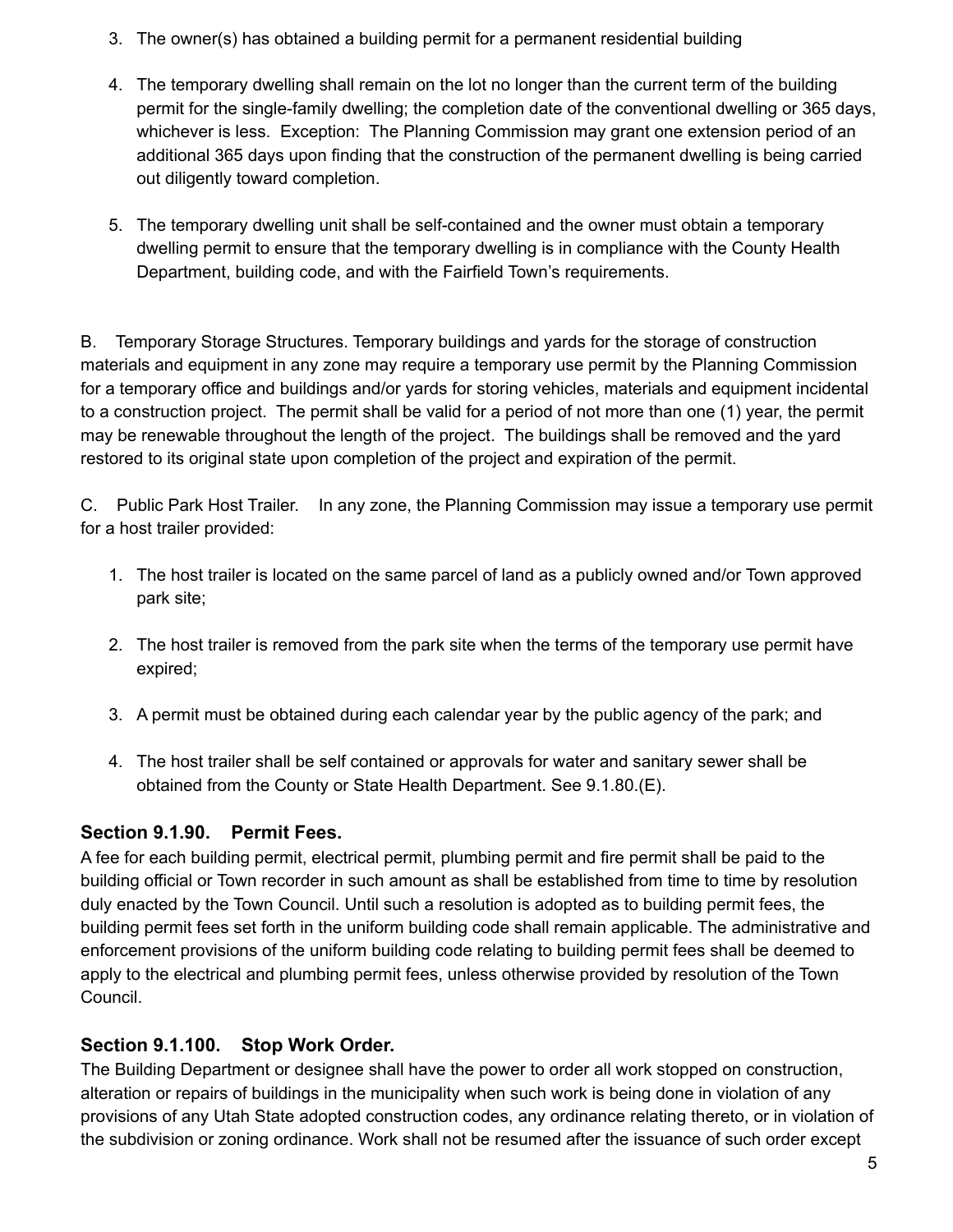on the written permission of the inspector. If the stop work order is an oral one it shall be followed by a written order within one hour. Such a written stop work order may be served by any peace officer or other authorized person.

## **Section 9.1.110. Entry Powers.**

The Building Department or designee shall have the power to enter into any building or the premises where the work of altering, repairing or constructing any building or structure is being performed, for the purpose of making inspections at any reasonable hour, pursuant to any of the provisions of this Code.

## **Section 9.1.120. Adoption of Building Code.**

In accordance with Section 15A-1-204 of the U.C.A., Fairfield Town shall adhere to the State Construction Code and recognize the construction codes as amended by Utah Title 15A-3.

## **Section 9.1.130. Successor Codes.**

The adoption of any and all codes, as established herein, as the adopted codes of the city, shall also adopt any replacement or successor codes as they become adopted by the state and shall become effective by the Town immediately upon passage by the state legislature

## **Section 9.1.140 Construction Mitigation.**

The Building Department, or designee, has the power to assess sites where construction has taken place or will take place and at their discretion to require mitigation measures to ensure the safety of the public, property, and community.

## **Section 9.1.150. Automatic Fire Sprinkler Systems.**

A. The Town hereby finds and determines that under certain conditions, an automatic fire sprinkler system shall be installed in structures built in accordance with the requirements of the international residential code, as adopted in the state construction code, when any of the following subsections apply:

- 1. The structure is located in an urban wildland interface area, as provided in the Utah wildland urban interface code, adopted as a construction code under the state construction code; and does not meet the requirements described in Utah Code Annotated section 65A-8-203(3)(a) and the Utah administrative code section R652-122-200, minimum standards for wildland fire ordinance.
- 2. The structure is in an area where a public water distribution system with fire hydrants does not exist as required in Utah administrative code section R309-550-5, water main design.
- 3. The only fire apparatus access road has a grade greater than ten percent (10%) for more than five hundred (500) continual feet.
- 4. The water supply to the structure does not provide at least five hundred (500) gallons fire flow per minute for a minimum of thirty (30) minutes, if the total square foot living space of the structure is equal to or less than five thousand (5,000) square feet.
- 5. The water supply to the structure does not provide at least seven hundred fifty (750) gallons per minute fire flow for a minimum of thirty (30) minutes, if the total square foot living space exceeds five thousand (5,000) square feet, but is equal to or less than ten thousand (10,000) square feet.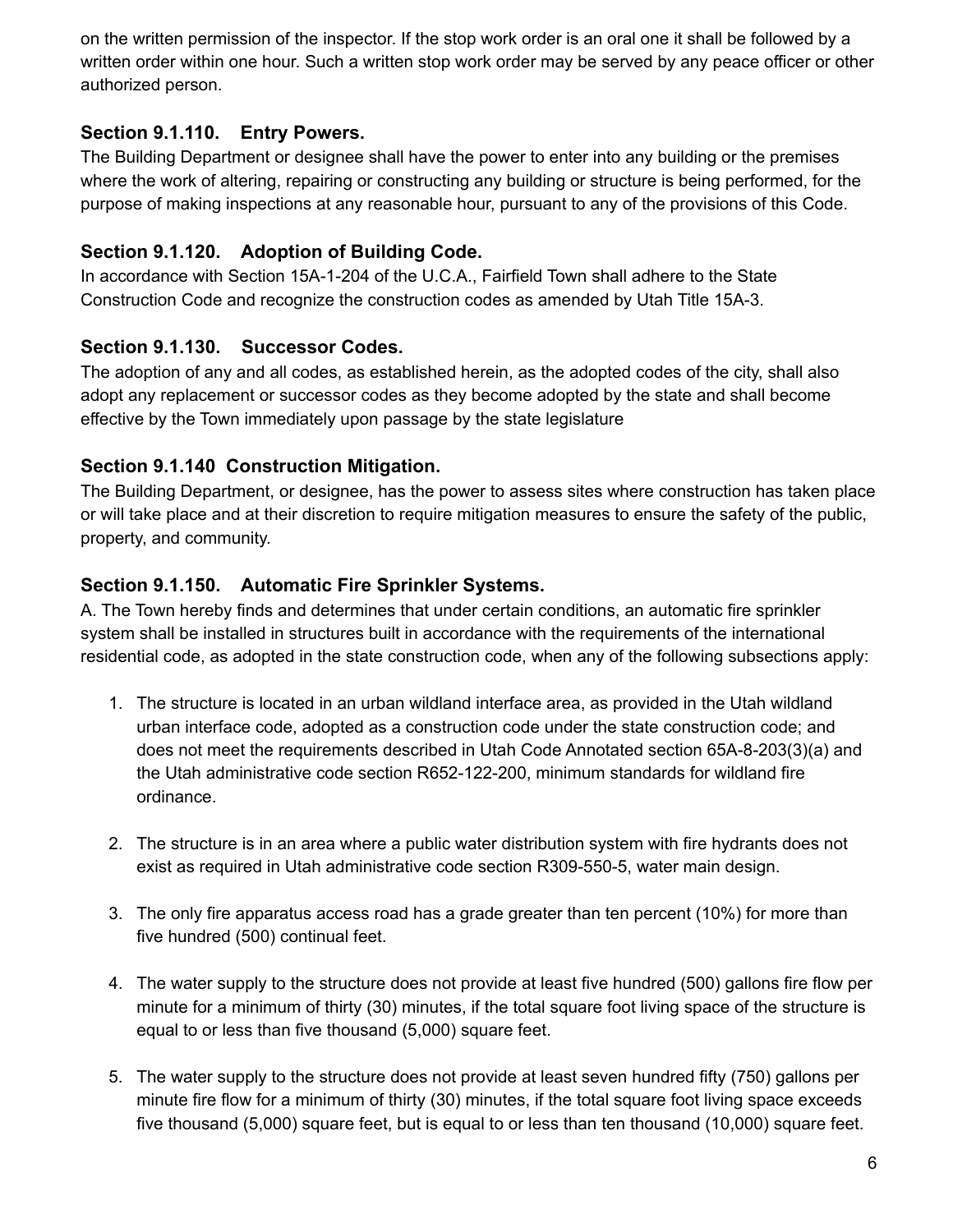6. The water supply to the structure does not provide at least one thousand (1,000) gallons per minute fire flow for a minimum of thirty (30) minutes, if the total square foot living space exceeds ten thousand (10,000) square feet.

## **Section 9.1.160. Violations; Penalty.**

A. Violation. No person, whether as owner, lessee, sublessee, or occupant shall erect, construct, enlarge, alter, repair, move, improve, remove, demolish, equip, occupy or maintain any building or premises, or cause or permit the same to be done, contrary to or in violation of any of the provisions of the applicable sections of the codes adopted pursuant to this chapter or of any order issued by the building official thereunder.

B. Penalty. Any person failing to comply with the provisions of this chapter shall be guilty of a class B misdemeanor, and upon conviction therefore, shall be subject to penalty. In all instances where the violation of this chapter is a continuing violation, a separate offense shall be deemed committed on each day during or on which the violation occurs or continues.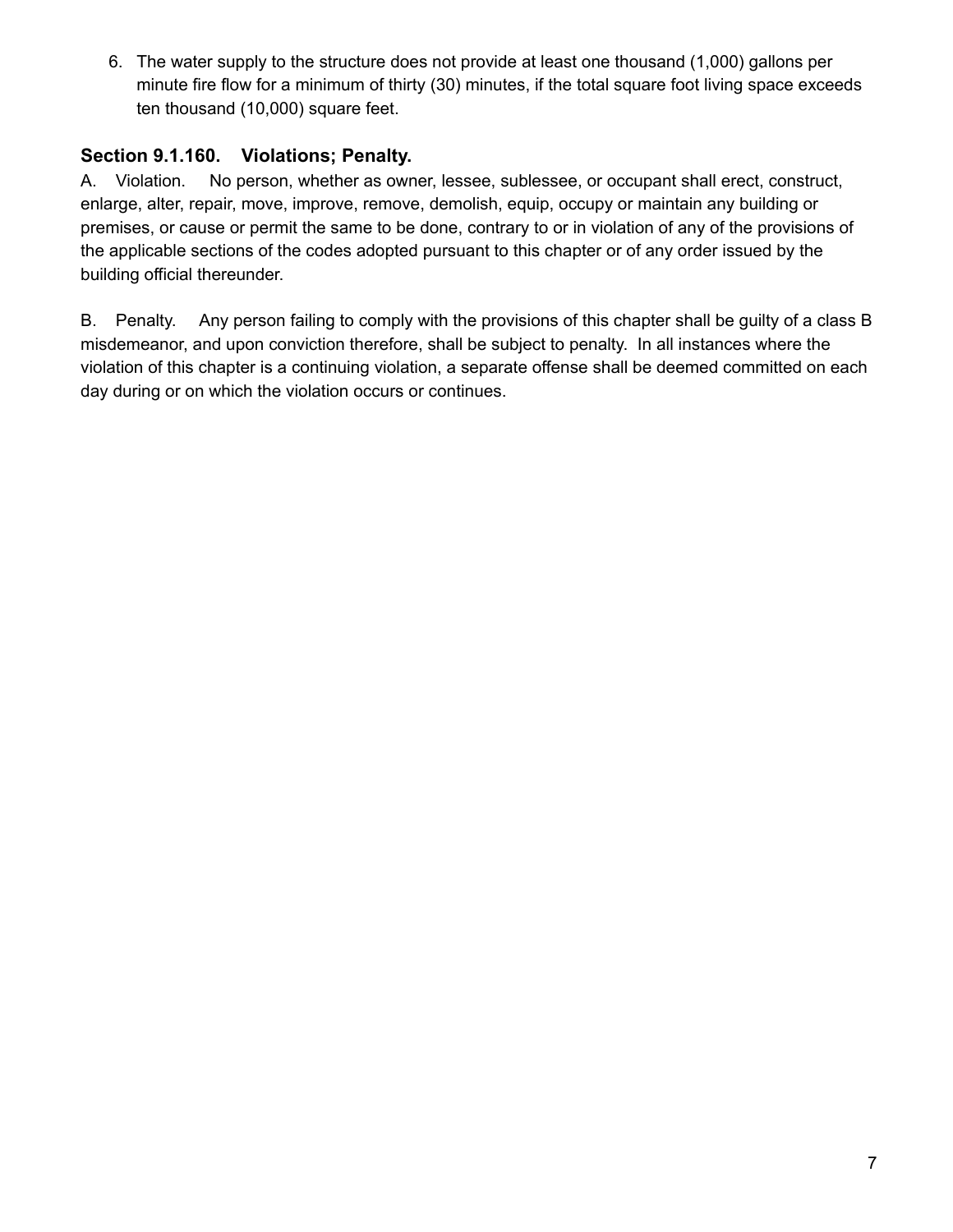## **Chapter 3 Fairfield Outdoor Lighting Standards.**

| Purpose.                                                                  |
|---------------------------------------------------------------------------|
| Definitions.                                                              |
| Conformance with Applicable Codes.                                        |
| <b>Conflict Regulations.</b>                                              |
| Applicability.                                                            |
| General Outdoor Lighting Standards.                                       |
| Outdoor Lighting Standards by Type.                                       |
| Prohibited Lighting.                                                      |
| <b>Special Uses.</b>                                                      |
| Exemptions and Nonconforming Lights.                                      |
| Plan Submittal and Evidence of Compliance.                                |
| Approved Materials and Methods of Construction or Installation/Operation. |
| Violations, Legal Actions and Penalties.                                  |
| Tables and Information Sheets.                                            |
|                                                                           |

## **Section 9.3.10. Purpose.**

It is the purpose and intent of this chapter to balance the goals of providing efficient and practical lighting for residents and business in Fairfield Town, maintaining the Towns rural character, minimizing light pollution that may interfere with the enjoyment, health, safety, and welfare of Fairfield Town citizens and visitors or with the adjacent military activity, and reducing energy consumption.

#### **Section 9.3.20. Definitions.**

It is the intent of this section to more fully set forth the meaning of certain terms and phrases utilized within the zoning ordinance in order to facilitate understanding of said terms and phrases in the sense intended by the Fairfield Town Council.

For purposes of this Code, the following terms, phrases, words, and their derivatives shall have the meanings set forth in this section, unless the context clearly indicates that another meaning is intended. Words used in the present tense include the future tense, words in the single number include the plural number, words in the plural number include the singular. The words "shall" and "will" are mandatory, and "may" is permissive. Words not defined shall be given their common and ordinary meaning.

Direct Illumination. "Direct Illumination" means illumination resulting from light emitted directly from a lamp, luminary, or reflector and is not light diffused through translucent signs or reflected from other surfaces such as the ground or building faces.

Display Lot or Area. "Display Lot or Area" means outdoor areas where active nighttime sales activity occurs and where accurate color perception of merchandise by customers is required. To qualify as a display lot, one of the following specific uses must occur: automobile sales, boat sales, tractor sales,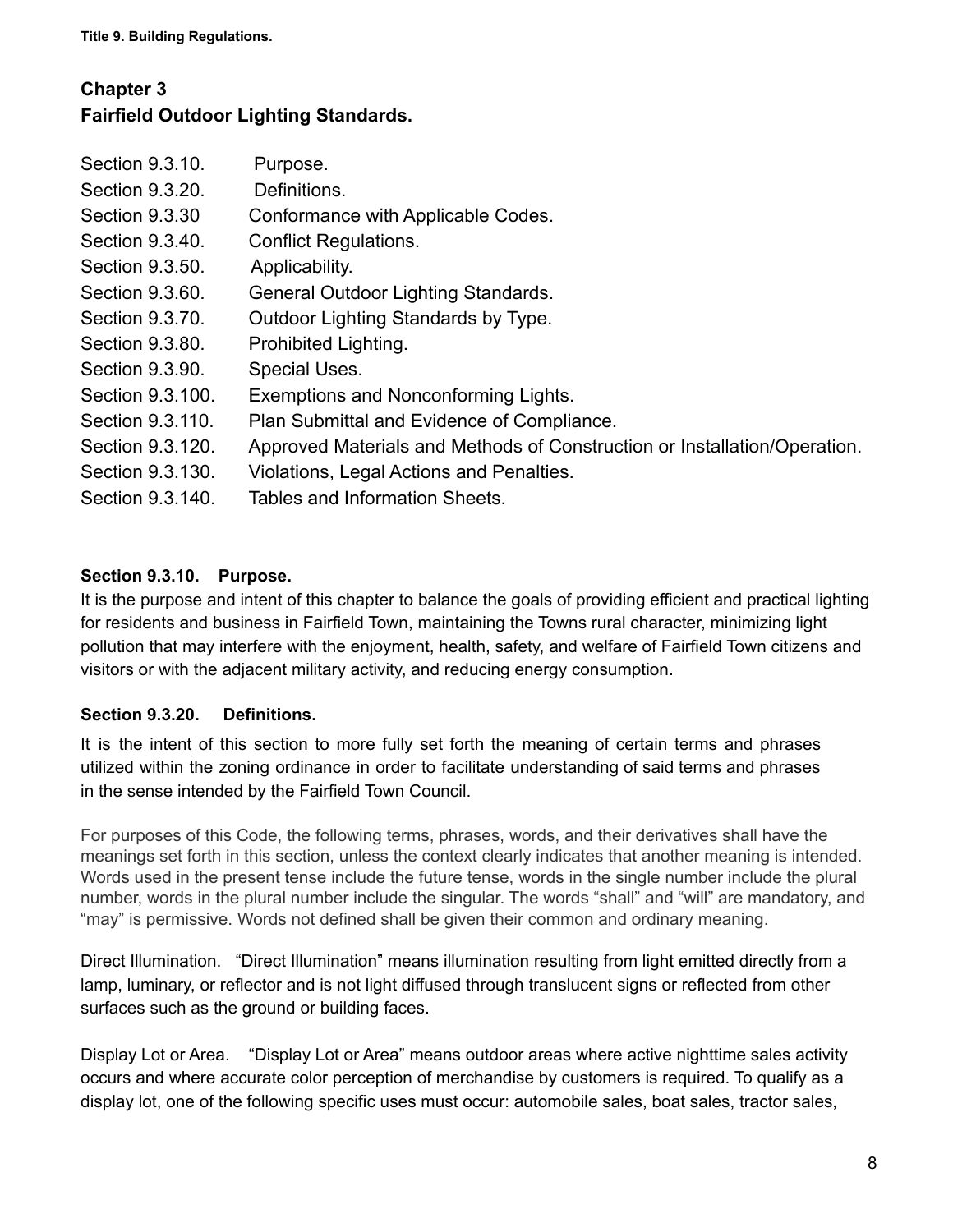building supply sales, gardening or nursery sales, and assembly lots. Uses not on this list may be approved as display lot uses by the planning director or designee.

Foot-candle. "Foot-candle" means one lumen per square foot; unit of illuminance. It is the luminous flux per unit area in the imperial system. One (1) foot-candle equals approximately one-tenth (0.093) lux.

Full Cutoff Light Fixture. "Full Cutoff Light Fixture" means fixtures that are independently certified by the manufacturers, and do not allow light to be emitted above the fixture, and the fixture reduces glare by limiting the light output to less than ten (10) percent at and below ten (10) degrees below the horizontal.

Fully Shielded Light Fixture. "Fully Shielded Light Fixture" means a light fixture that is shielded in such a manner that light rays emitted by the fixture, either directly from the lamp or indirectly from the fixture, are projected below a horizontal plane running through the lowest point on the fixture where light is emitted. The term "full cutoff" is often substituted for the term "fully shielded." The terms are not equivalent. Fully shielded luminaires emit no direct uplight, but have no limitation on the intensity in the region between eighty (80) degrees and ninety (90) degrees.



## Figure 17.56.1 Example of Full Cutoff Light Fixture

Glare. "Glare" means the sensation produced by a bright source within the visual field that is sufficiently brighter than the level to which the eyes are adapted to cause annoyance, discomfort, or loss in visual performance and visibility; blinding light. The magnitude of glare depends on such factors as the size, position, and brightness of the source, and on the brightness level to which the eyes are adapted.

Installed. "Installed" means a light fixture attached or fixed in place, whether or not connected to a power source, of any outdoor light fixture.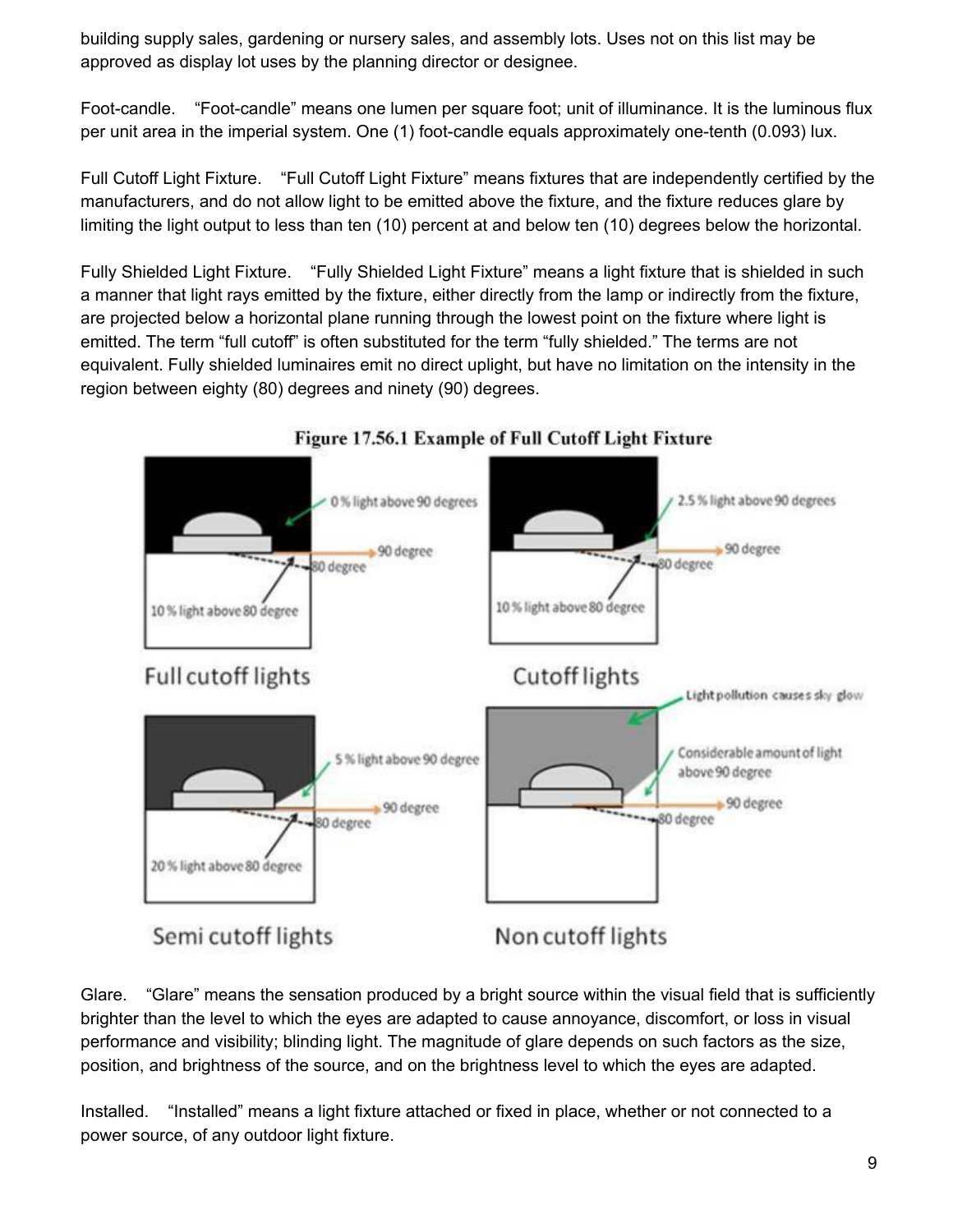Light Pollution. "Light Pollution" means any adverse effect of manmade light.

Light Trespass. "Light Trespass" means light spill falling over property lines that illuminates adjacent grounds or buildings in an objectionable manner.

Lumen. "Lumen" means a unit used to measure the actual amount of visible light which is produced by a lamp as specified by the manufacturer.

Luminary. "Luminary" means the complete lighting assembly, less the support assembly.

Motion Sensing Security Lighting. "Motion Sensing Security Lighting" means any fixture designed, and properly adjusted, to illuminate an area around a residence or other building by means of switching on a lamp when motion is detected inside the area or perimeter, and switching the lamp off when the detected motion ceases.

Net Acreage. "Net Acreage" means the remaining ground area of a parcel after deleting all portions for proposed and existing public rights-of-way and undeveloped area.

Nit. "Nit" means the standard unit of brightness for electronic and digital signage. It is a measure of the light being emitted by the sign, in contrast to foot-candles which measure the brightness of the surface area or object that is being lighted.

Non Essential Commercial Exterior Lighting. "Non Essential Commercial Exterior Lighting" means any signs, parking lot lighting, display lighting, exterior building lighting, directional lighting or landscape lighting that is primarily for aesthetic or advertising purposes and does not directly contribute to the safety or security of the premises.

Outdoor Light Fixture. "Outdoor Light Fixture" means an outdoor illuminating device, outdoor lighting or reflective surface, lamp or similar device, permanently installed or portable, used for illumination, decoration, or advertisement. Such devices shall include, but are not limited to, lights used for:

- 1. Buildings and structures;
- 2. Recreational areas;
- 3. Parking lot lighting;
- 4. Landscape lighting;
- 5. Architectural lighting;
- 6. Signs (advertising or other);
- 7. Street lighting;
- 8. Product display area lighting;
- 9. Building overhangs and open canopies;
- 10. Security lighting.

Outdoor Recreation Facility. "Outdoor Recreation Facility" means an area designed for active recreation, whether publicly or privately owned, including, but not limited to, parks, baseball diamonds, soccer and football fields, golf courses, tennis courts, and swimming pools.

Partially Shielded Light Fixture. "Partially Shielded Light Fixture" means a fixture shielded in such a manner that no more than 10 percent of the light emitted directly from the lamp or indirectly from the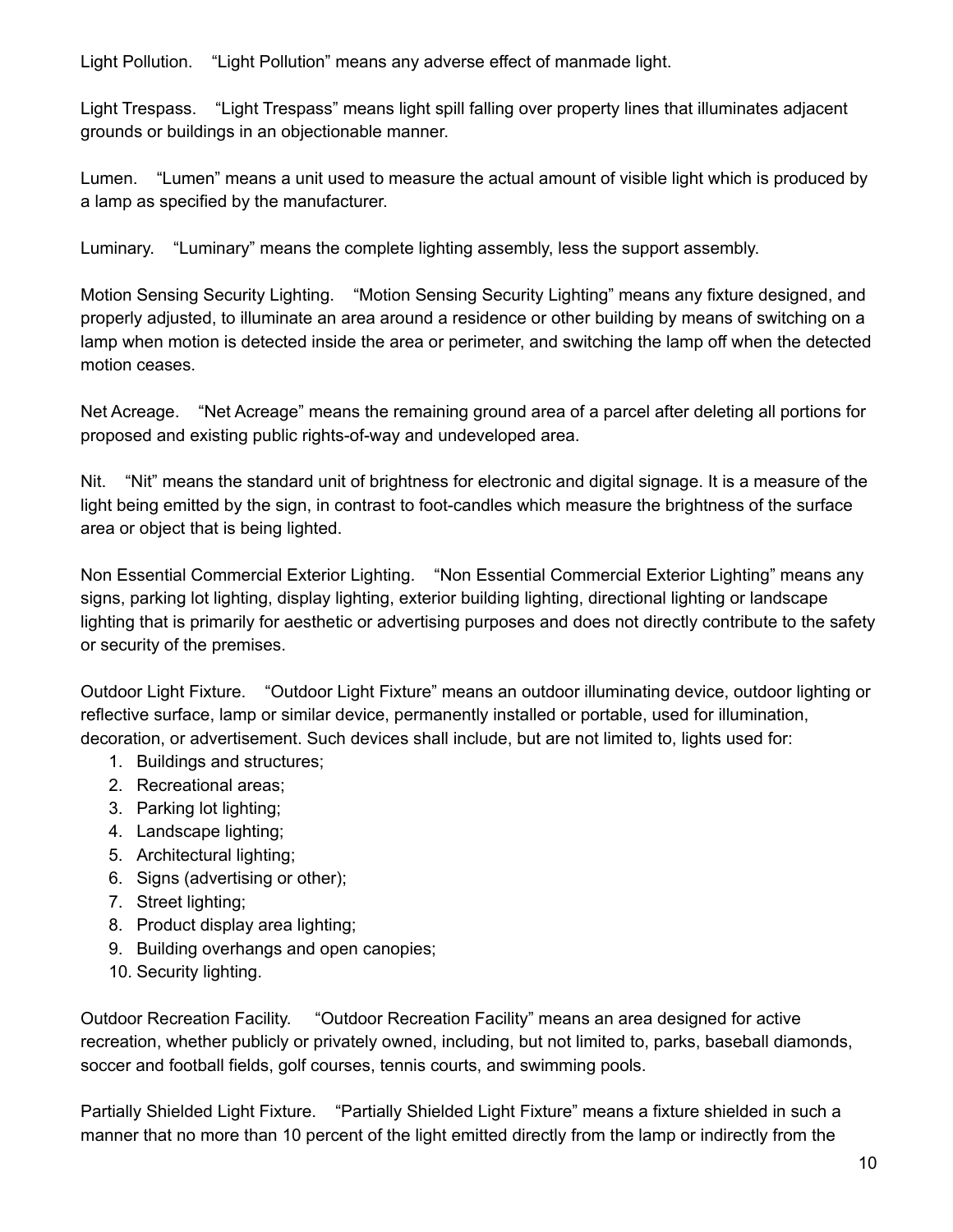fixture is projected at an angle above the horizontal, as determined by a photometric test or certified by the manufacturer. Luminaries mounted under canopies or other structures such that the surrounding structure effectively shields the light in the same manner are also considered partially shielded for the purposes of this code.

Seasonal Decorations. "Seasonal Decorations" means strings of holiday lights, uplighting or internally lit inflatable or plastic decorations, or other lighting of holiday or seasonal decorations.

Security Lighting. "Security Lighting" means lighting designed to illuminate a property or grounds for the purpose of visual security.

Unshielded Fixture. "Unshielded Fixture" means any fixture that allows light to be emitted above the horizontal directly from the lamp or indirectly from the fixture or a reflector.

Uplighting. "Uplighting" means lighting that is directed in such a manner as to shine light rays above the horizontal plane.

Watt. "Watt" means the unit used to measure the electrical power consumption (not the light output) of a lamp. (Exhibit A)

#### **Section 9.3.30. Conformance with Applicable Codes.**

All outdoor lighting and lighting fixtures shall be installed in conformance with the provisions of this chapter and the applicable building codes currently in effect in the Town. (Exhibit. A)

#### **Section 9.3.40. Conflict Regulations.**

Where any provision of federal, state, county, or town statutes, codes, or laws conflicts with any provision of this chapter, the most restrictive shall govern unless enforcement will result in a violation of the federal, state, county or town statutes, codes, or laws. (Exhibit. A)

## **Section 9.3.50. Applicability.**

A. New Lighting. All outdoor lighting installed after the effective date of the ordinance codified in this chapter shall conform to the standards established in this chapter.

B. Existing Lighting. All lighting installed prior to the effective date of the ordinance codified in this chapter shall not be subject to the requirements of this chapter, except that any existing lighting that is directly impacted as part of a project that requires an application for a Fairfield Town site plan or building permit is required to be brought into conformance with this chapter. All lighting shall be upgraded to conform to this chapter prior to the issuance of certificate of occupancy or final inspection.

C. Public Roadways. This chapter does not apply to lights owned or maintained by the Town, state or federal government which are within any road rights-of-way or used for traffic or safety purposes. (Exh. A)

#### **Section 9.3.60. General Outdoor Lighting Standards.**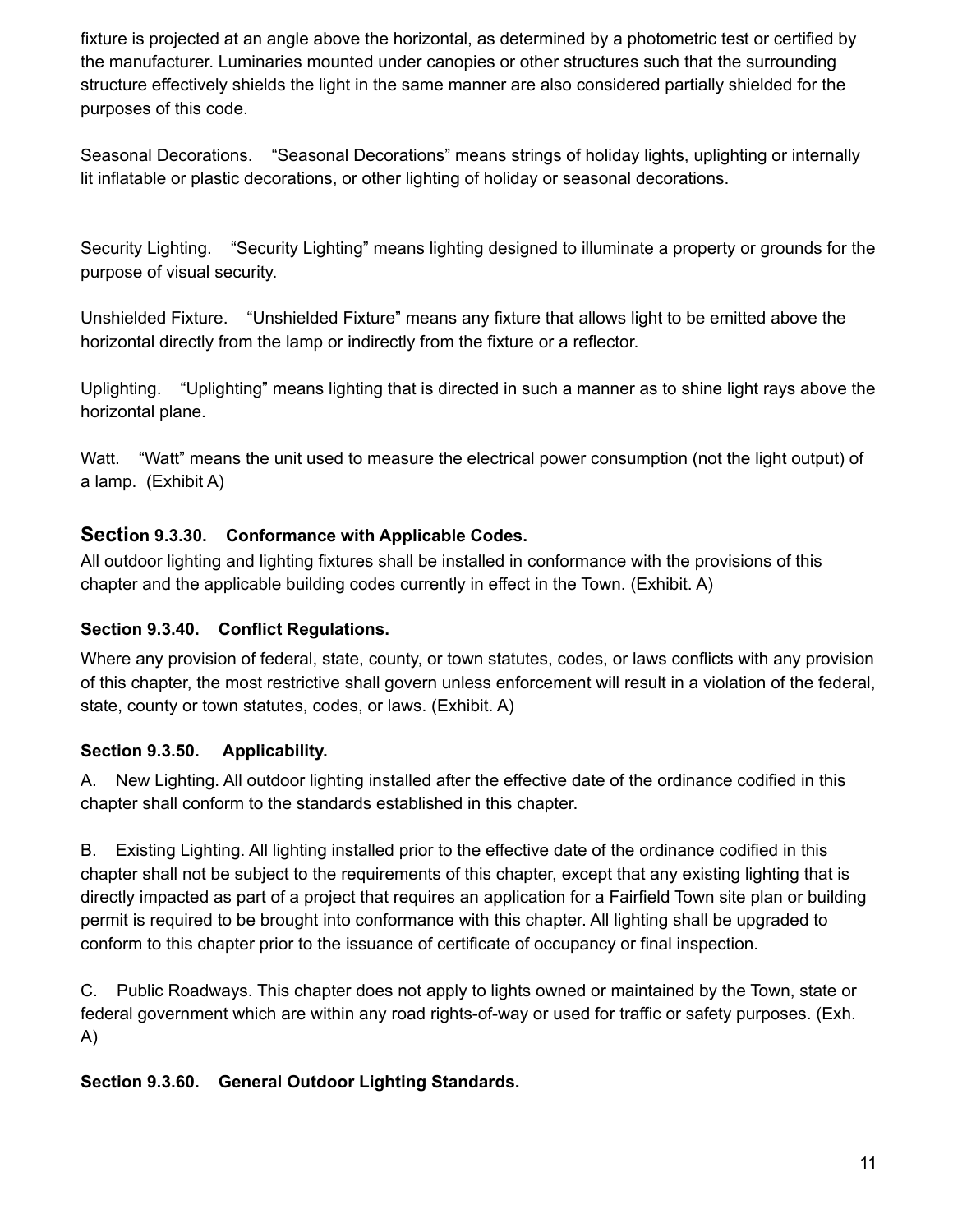A. Lamp and Shielding. All permanent light fixtures are required to be full cutoff fixtures with the light source fully shielded for all uses and directed downward, including single-family and multifamily residential uses.

B. Low Pressure Sodium Lighting. Due to their high energy efficiency, long life and spectral characteristics, low pressure sodium (LPS) lamps are the preferred illumination source throughout the Town. Their use is encouraged for outdoor illumination whenever it would not be detrimental to the use of the property.

C. Light Trespass Standard. All light fixtures, including security lighting, shall be aimed and shielded so that the direct illumination shall be confined to the property boundaries of the source. Particular care is to be taken to ensure that the direct illumination does not fall onto or across any public or private street or road. Motion sensing light fixtures shall be fully shielded and properly adjusted, according to the manufacturer's instructions, to turn off when detected motion ceases.

D. Total Outdoor Light Output Standards. Nonresidential total outdoor light output shall not exceed one hundred thousands (100,000) lumens per net acre for all development except single-family residential uses. This cap is not intended to be achieved in all cases or as a design goal. Instead, design goals should be the lowest levels of lumens necessary to meet the lighting requirements of the site.

E. Total Outdoor Light Output Standards for Single-Family Residential Uses. Outdoor lighting for single-family residential uses is not subject to a lumens per net acre cap, but is subject to the lamp fixture and shielding requirements.

F. Height. Any lighting fixture attached to a structure shall be placed below the eave or parapet, whichever is lower. Different height restrictions may be imposed as a condition of approval by the Planning Commission or Town Council.

G. Commercial Lighting Time Limitations. All nonessential commercial exterior lighting shall only continue in operation until 11:00 p.m. or for as long as the business is open or area is in active use and shall remain off until the business reopens or until daylight the following day. (Exh. A)].

## **Section 9.3.70. Outdoor Lighting Standards by Type.**

A. Parking Lot Standards. Parking lot lighting poles shall be sized in such a manner that the top of any fixture does not exceed seventeen (17) feet above adjacent grade. Parking area lights are encouraged to be greater in number, lower in height and lower in light level, as opposed to fewer in number, higher in height and higher in light level. Low pressure sodium (LPS) lamps are encouraged. Alternatively, in industrial areas, parking lot lighting poles may be allowed to a height of 30 feet above adjacent grade provided full-cutoff light fixtures with built-in motion sensors for each pole are used. Motion sensors must reduce the light level to fifty (50) percent when no motion is detected for thirty (30) minutes.

B. Luminaire Mounting Height. Freestanding luminaires within a residential zone, except street lights, shall be mounted at a height no greater than twelve (12) feet from ground level to the top of the luminaries.

C. Landscape and Accent Lighting. Subject to the approval of the planning director or designee or designee, ground-mounted lighting may be allowed to accent unique features of a building and/or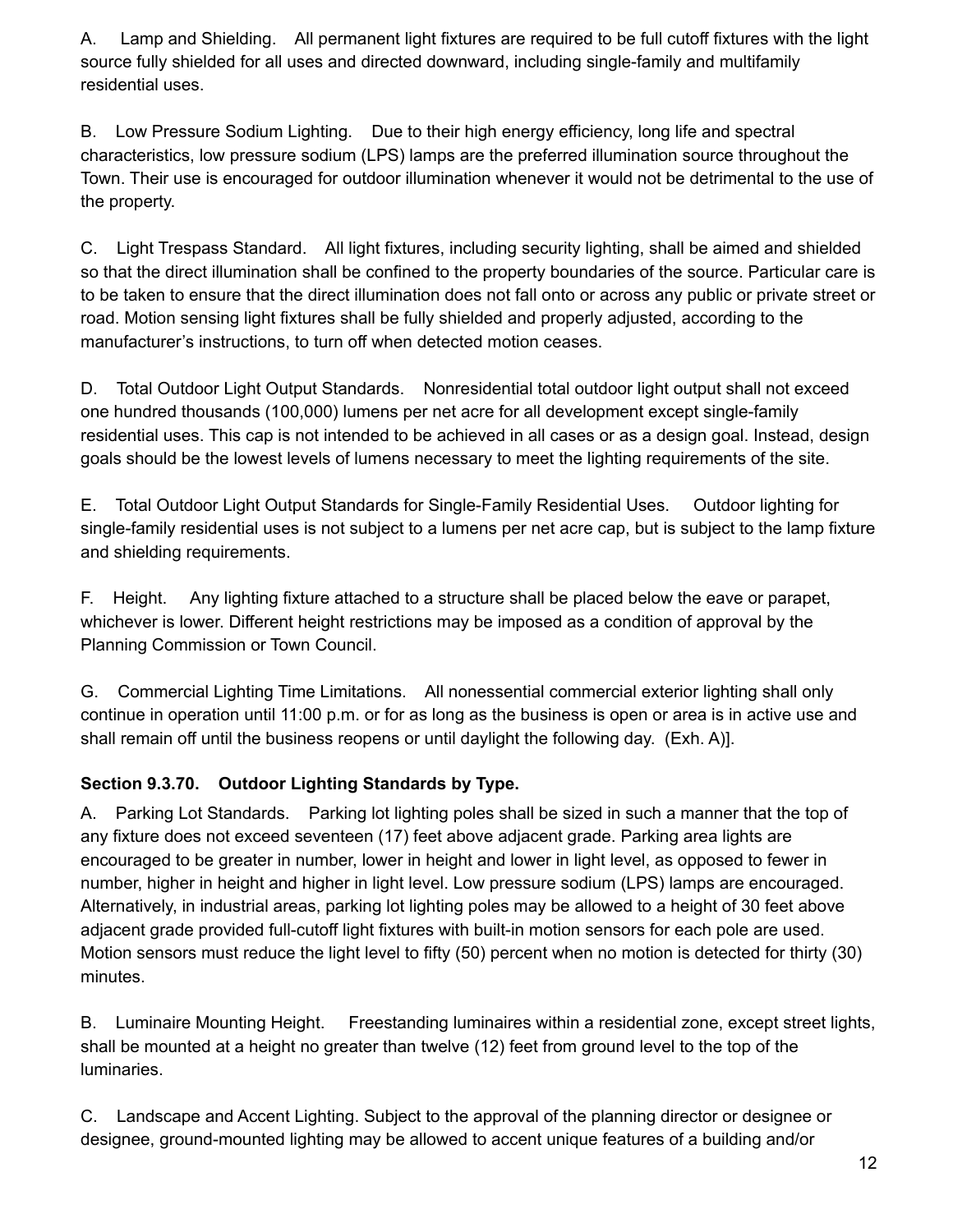surrounding landscaping (such as outstanding architectural features, specimen trees with dense year-round foliage or large native shrub masses). Architectural lighting is allowed; provided that a full cutoff light fixture is used, and the source of illumination is directed downward.

D. Flagpoles. Uplighting for flags is permitted, provided the flag is of a government and the maximum lumen output is 1,300 lumens.

E. Signs. See Title 10.21.(10)(20)(30) Fairfield Town Sign Regulations and Sign Permits.

#### **Section 9.3.80. Prohibited Lighting.**

A. Searchlights, laser source lights, strobe or flashing lights, illusion lights or any similar high intensity light shall not be permitted except in emergencies by police and fire personnel or for approved special events.

B. Uplighting. Except as specifically allowed in this chapter and Title 9.3.80, uplighting is prohibited.

#### **Section 9.3.90. Special Uses.**

A. Outdoor Recreational Facilities. Lighting for outdoor recreation facilities that does not comply with this chapter may be approved with the project site plan based on the following:

- 1. When the proposed lumens per acre exceed the lumens per net acre limits, the installation shall be designed to achieve no greater than the minimum illuminance levels for the activity as recommended by the Illuminating Engineering Society of North America (IESNA).
- 2. Every such lighting system design shall be certified by a Utah registered engineer as conforming to all applicable restrictions of this code.
- 3. Such lighting shall not include any light trespass as determined by the Fairfield Building Department or designee.
- 4. Full cutoff light fixtures shall be required for fields designed for amateur, recreational or nonprofessional sports activity. For professional level sports facilities where full cutoff fixtures are not utilized, acceptable luminaries shall include those which:
	- a. Are provided with internal or external glare control louvers, or both, and installed so as to minimize uplight and off-site light trespass as determined by the planning director or designee; and
	- b. Are installed and maintained with aiming angles that permit no greater than two percent of the light emitted by each fixture to project above the horizontal.
- B. Outdoor Display Lots. Outdoor display lots shall adhere to the following requirements:
	- 1. All such lighting shall utilize full cutoff fixtures;
	- 2. When the proposed lumens exceed the per acre limits, the installation shall be designed to achieve no greater than the minimum illuminance levels for the activity as recommended by the Illuminating Engineering Society of North America (IESNA);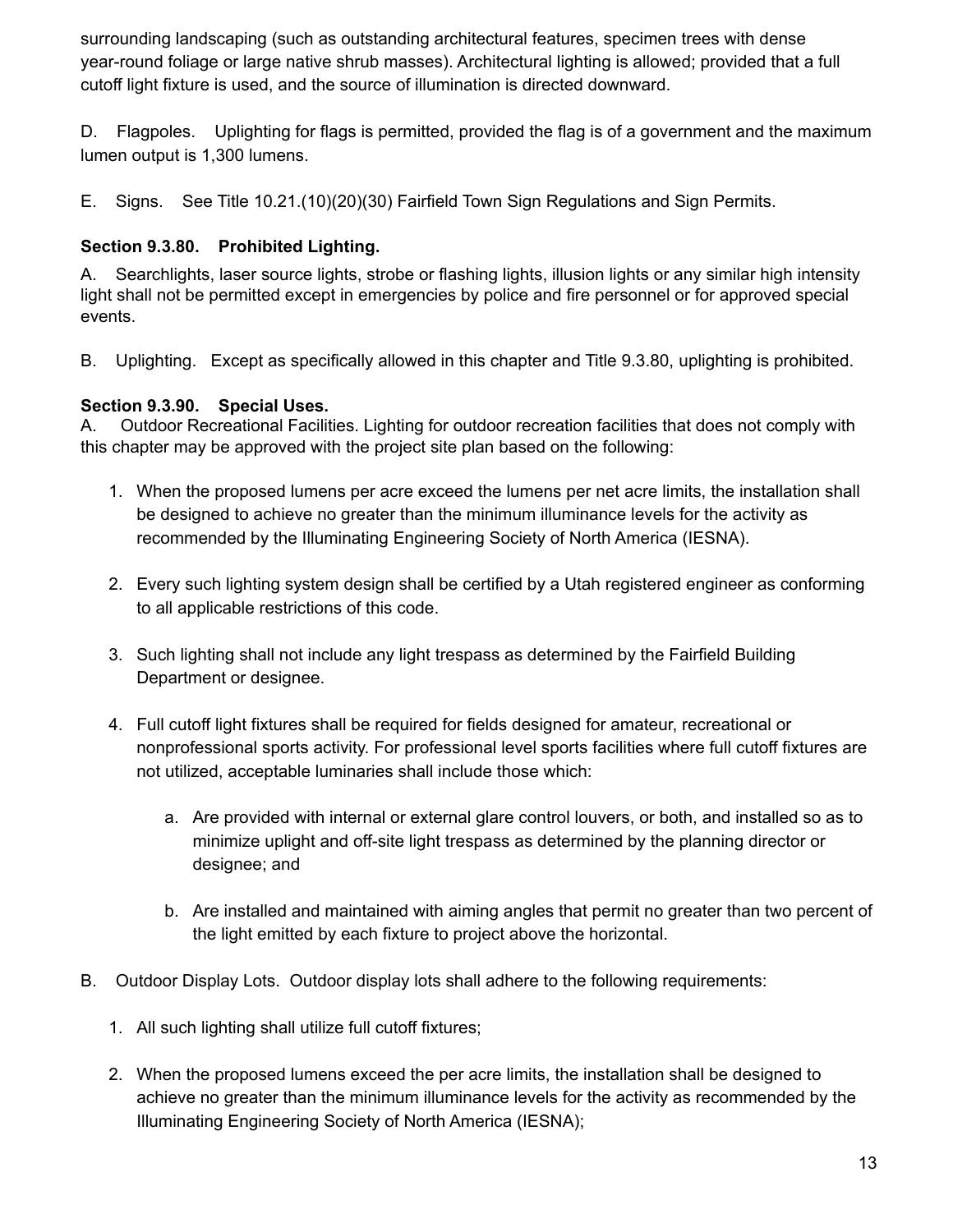- 3. Such lighting shall not include any light trespass as determined by the planning director or designee or designee; and
- 4. Every such lighting system design shall be certified by a Utah registered engineer as conforming to all applicable restrictions of this code.
- B. Service Station Canopies. All service station canopies shall comply with the following:
	- 1. Shielding. All luminaires shall be flush with the lower surface of canopies and utilize flat glass or plastic covers; and
	- 2. Total Under-Canopy Output. The total light output used for illuminating service station canopies, defined as the sum of under-canopy initial bare-lamp outputs in lumens, shall not exceed forty (40) lumens per square foot of canopy. All lighting mounted under the canopy, except internally illuminated signs, shall be included in the total. Fifty (50) percent of the total lumen output of all lamps mounted within or under a canopy shall be included in the lumen per acre cap.

C. Other Special Use Lighting. Lighting for special uses that are not specified in this chapter must be approved by the Planning Commission through a conditional use permit or along with a site plan application. (Exhibit A.)

## **Section 9.3.100. Exemptions and Nonconforming Lights.**

A. Emergency lighting, used by police, firefighting, or medical personnel, or at their direction, is exempt from all requirements of this code for as long as the emergency exists.

B. Spotlights are permitted for single-family residential, provided they are fully shielded and directed downward.

C. Swimming pool and decorative water fountain lighting. Underwater lighting used for the illumination of swimming pools and decorative water fountains is exempt from the lamp type and shielding standards, though they must conform to all other provisions of this code.

D. Seasonal decorations. Seasonal decorations are exempt from this chapter. (Exhibit. A)].

## **Section 9.3.110. Plan Submittal and Evidence of Compliance.**

A. Plan Submittal. Whenever a person is required to obtain a permit for outdoor lighting or signage, a conditional use permit, subdivision approval or any development plan approved by the Town, including all Town projects, or a building permit, the applicant shall, as part of the application process, submit sufficient information to enable the Town designee to assess whether or not the plan is in conformance with this lighting ordinance.

B. Applications. All applications may be subject to review. All applications shall include the following:

1. A site plan indicating the location of all lighting fixtures, both proposed and any already existing on the site;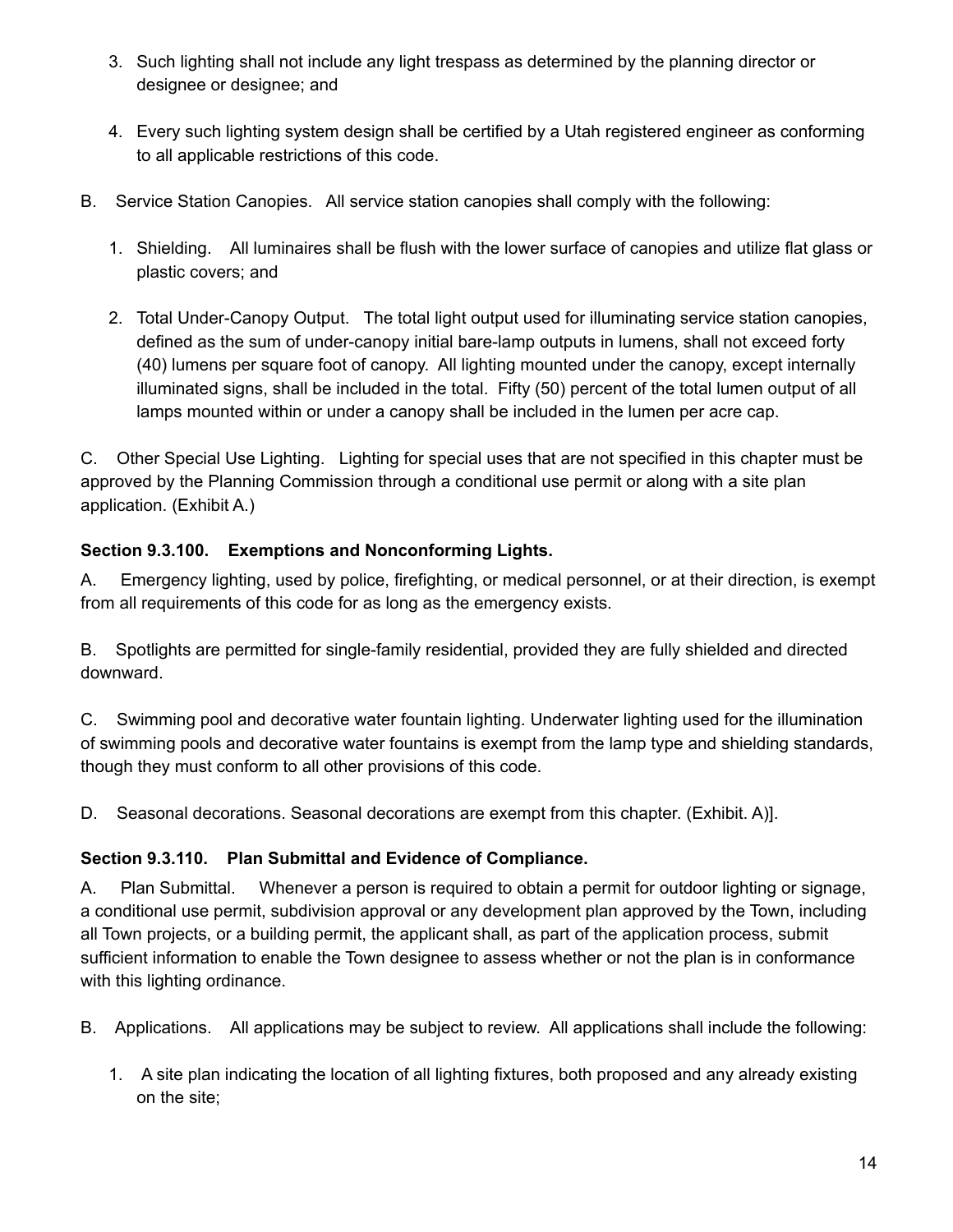- 2. A description of each illuminating device, fixture, lamp, support and shield, both proposed and existing. The description shall include, but is not limited to, manufacturer's catalog cuts and illustrations (including sections where required); lamp types, wattages and initial lumen outputs; and
- 3. Such other information that the town staff or designee may determine is necessary to ensure compliance with this code.

C. Plan Approval. If the town staff determines that any proposed lighting does not comply with this code, the permit shall not be issued or the plan approved.

D. Lamp or Fixture Substitution. Should any outdoor light fixture or the type of light source therein be changed after the permit has been issued, a change request must be submitted to the planning director or designee or designee for approval, together with adequate information to assure compliance with this code, which must be received prior to substitution.

E. Certification of Installation. For all projects where the total initial output of the proposed lighting equals or exceeds 100,000 lamp lumens, certification that the lighting, as installed, conforms to the approved plans shall be provided by a certified engineer before the certificate of occupancy is issued. Until this certification is submitted, approval for use of a certificate of occupancy shall not be issued for the project. (Exhibit A)

#### **Section 9.3.120. Approved Materials and Methods of Construction or Installation/ Operation.**

A. Approval of Alternatives. The provisions of this code are not intended to prevent the use of any design, material, or method of installation or operation not specifically prescribed by this code, provided any such alternative has been approved by the Building Department or designee. The Building Department or designee may approve any such proposed alternate if it:

- 1. Provides at least approximate equivalence to that applicable specific requirement of this code; and
- 2. Complies with the intent of this code. (Exhibit. A).

#### **Section 9.3.130. Violations, Legal Actions and Penalties.**

A. Violations and Legal Actions. If, after investigation, the planning director or designee finds that any provision of this chapter is being violated, the planning director or designee shall give notice by hand delivery or by certified mail, return receipt requested, of such violation to the owner and/or occupant of such premises, demanding that the violation be abated within 30 days of the date of hand delivery or of the date of mailing of the notice. The Planning Department Staff shall be available to assist in working with the violator to correct said violation. If the violation is not abated within the 30-day period, the planning director or designee may institute actions and proceedings, either legal or equitable, to enjoin, restrain or abate any violations of this chapter and to collect penalties for such violations.

B. Penalties. A violation of this chapter, or any provision thereof, shall be punishable by a civil penalty of \$75.00 per day and each day of violation after the expiration of the 30-day period shall constitute a separate offense for the purpose of calculating the civil penalty. (Exhibit. A)

#### **Section 9.3.130. Tables and Information Sheets.**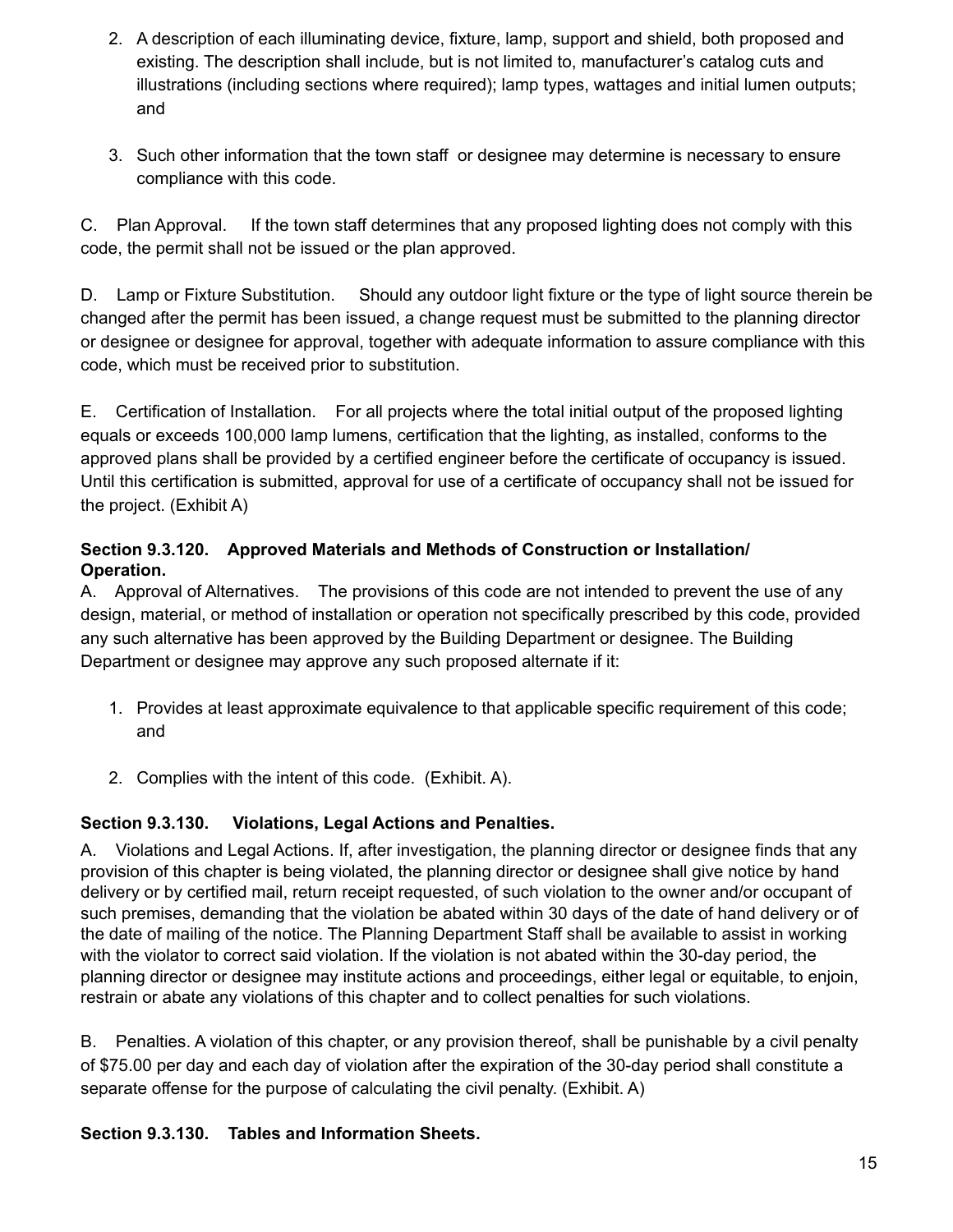The figures and information sheets attached to the ordinance codified in this chapter shall be incorporated into this chapter as guidelines for the public and the Town. The Town does not endorse or discriminate against any manufacturer or company that may be shown, portrayed or mentioned by the examples. (Exhibit. A)



**Examples of Acceptable / Unacceptable Lighting Fixtures** 

(Exhibit A)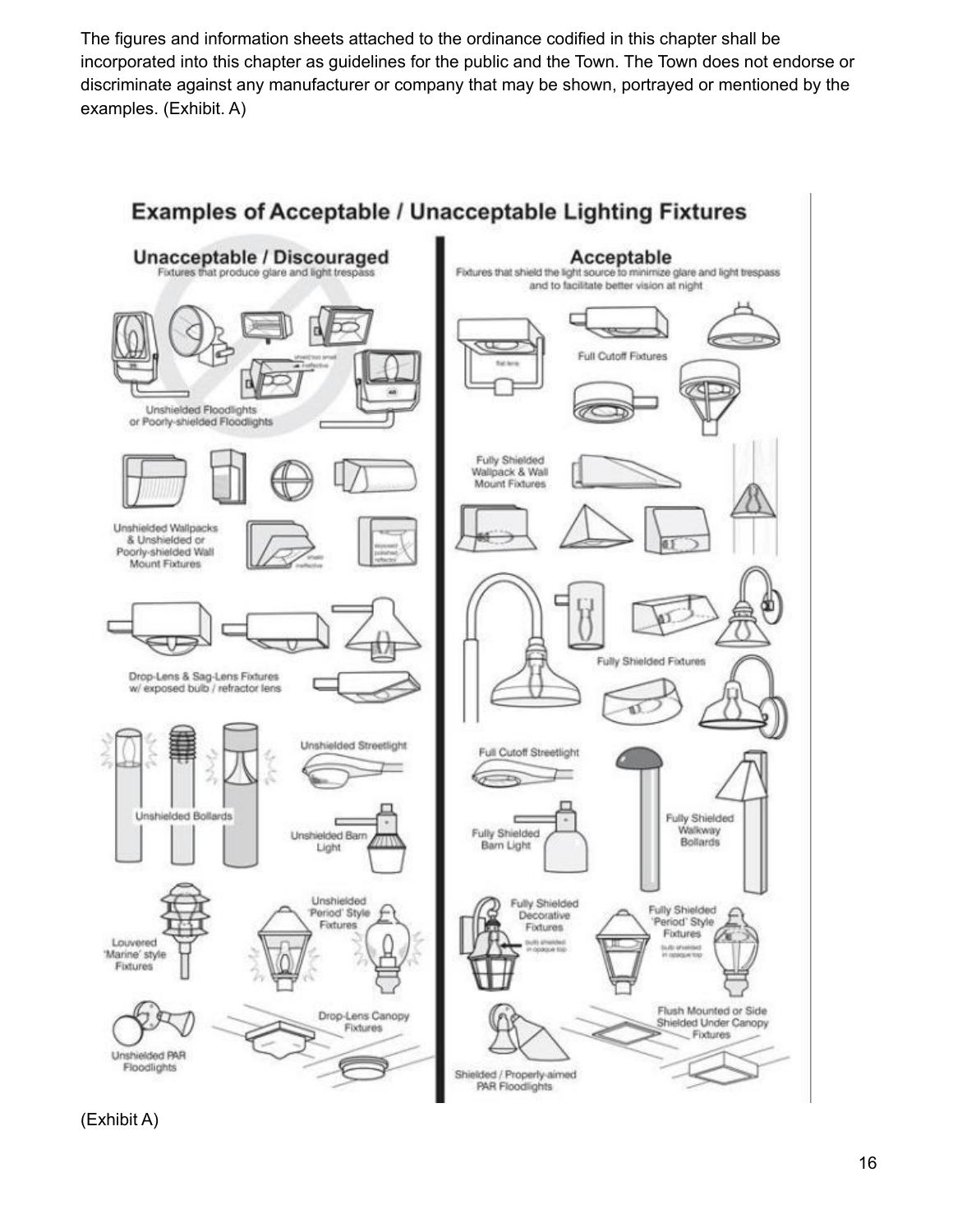### **Chapter 5 Growth Management Ordinance.**

| Findings.                                           |
|-----------------------------------------------------|
| Applicability of the Development Control System.    |
| Administration.                                     |
| Establishment of Annual Building Permit Percentage. |
| <b>Building Permit Application.</b>                 |
| <b>Building Permit Evaluations.</b>                 |
| Development Allotment Awards.                       |
|                                                     |

#### **Section 9.5.10. Findings.**

The People of the Town of Fairfield find and declare as follows:

A. The Town has adopted ordinances and a general plan relating to the regulation for residential development.

B. The Town is experiencing a period of residential development which is adversely affecting the capacity of the streets to meet traffic demands, the capacity to provide fire services and water, the capacity of the area school to absorb children in an orderly way, the historic character of the community, the quality of life which had characterized this community, and the cost to households for utilities and municipal services.

C. It is the intent of the people of the community to achieve a steady rate of residential growth each year rather than a fluctuating, overly rapid rate, in order that the services provided by the Town and area schools, parks, utilities and service agencies operating in the Town and surrounding region, can be properly and effectively staged in a manner which will not overextend existing facilities, and in order to bring existing services up to necessary standards while minimizing the avoidable cost of short sighted facility expansion, by means of long term planning.

D. It is the intent of the people of the Town to establish control over quality, distribution, and rate of growth of the Town in the interest of:

- 1. Preserving the character of the community;
- 2. Protecting the open space of the community;
- 3. Protecting the quality of life in the Town;
- 4. Ensuring the adequacy of Town facilities, school facilities, recreation and park facilities, and services;
- 5. Ensuring the adequacy of fire protection; and
- 6. Ensuring an adequate water supply for current and future residents.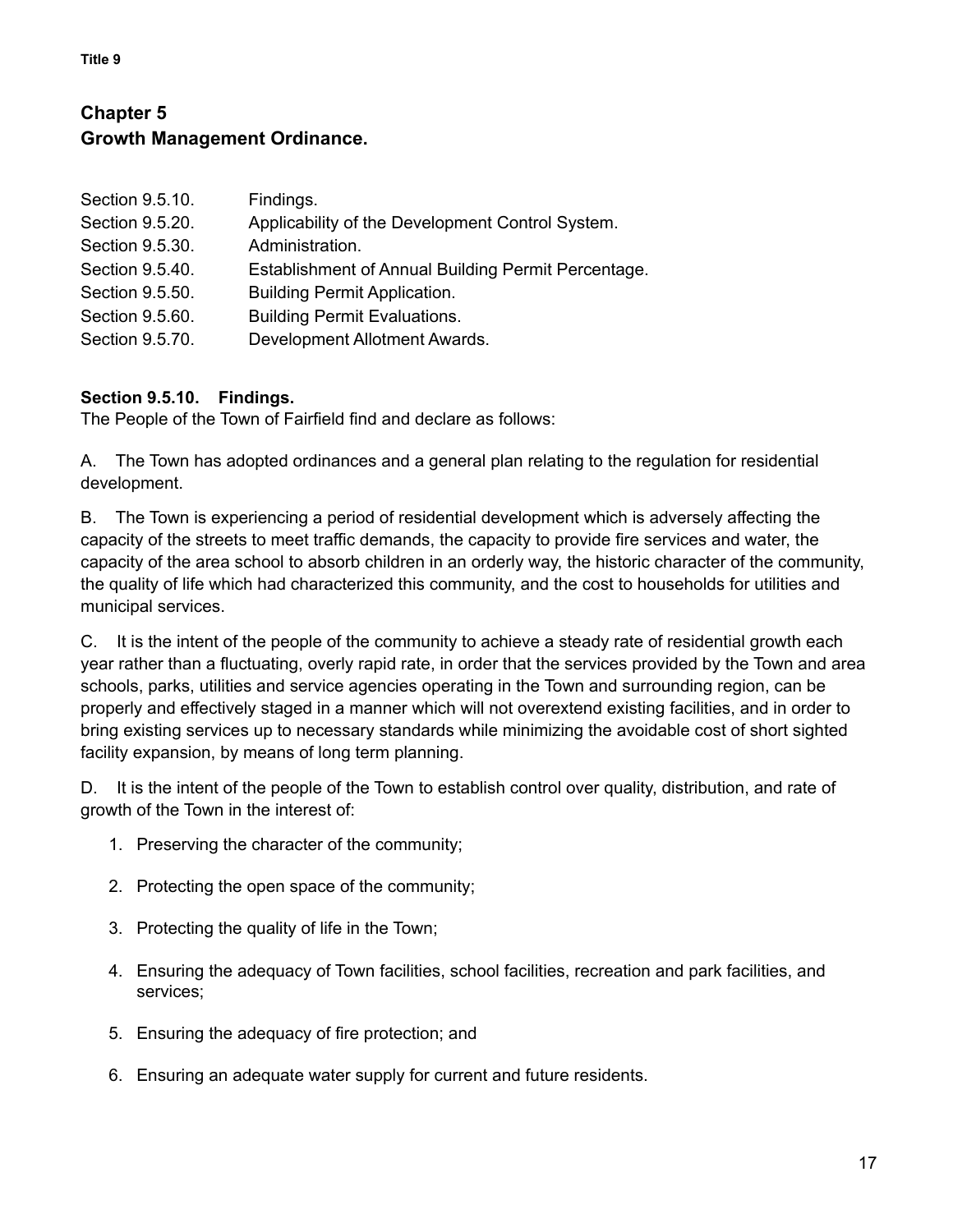E. It is the purpose of this ordinance to augment the policies of the town as recorded in the general plan and other town ordinances relating to regulating development.

F. In order to facilitate purposes, the town must be able to control the rate, distribution, quality and economic level of the proposed development. Control systems for the town codified in this ordinance shall be in effect after its effective date until amended.

G. It is furthermore the intent of the people of the Town that the awarding of building permit allotments pursuant to this ordinance be accomplished in accordance with the criteria set forth herein, fairly, impartially, and without discrimination against any particular parcel of land, development project, or developer.

H. This ordinance shall regulate the time or rate of development, based on existing zoning or other land use approvals applying to a particular parcel of land or development.

#### **Section 9.5.20. Applicability of the Development Control System.**

The system set out in this ordinance shall apply from the effective date. This ordinance shall apply to all residential development in the Town of Fairfield, including single family residential units on a single existing lot, but not rehabilitation or remodeling of an existing dwelling.

#### **Section 9.5.30. Administration.**

The Planning Commission shall administer the system set forth in this ordinance.

#### **Section 9.5.40. Establishment of Annual Building Permit Percentage.**

A. The number of new residential building permits issued each year in the Town of Fairfield will be a maximum of ten percent (10%) of the existing dwellings within the Town.

B. The annual allotment shall be continuously applicable to the Towns jurisdictional boundaries and shall include any additional territory annexed.

C. For purposes of the ordinance, a year shall be the calendar year. If the annual allotment of building permits for a given year is not allotted, it cannot be carried over to a subsequent year.

#### **Section 9.5.50. Building Permit Application.**

A. The owner/builder of proposed projects may apply for a building permit as set forth, and as in other Town ordinances.

B. The Building Department shall examine each application for its relation to or impact upon local public facilities and services, and shall evaluate each development or lot on the criteria set forth below:

- 1. The capacity of the water system to provide for the needs of the proposed development must comply with Fairfield Code 6.1.00;
- 2. The capacity of the drainage facilities to adequately dispose of the surface runoff of the proposed development;
- 3. The ability of the fire department to provide fire protection according to the established response standards of the town without the necessity of requiring additional major equipment or housing facilities;
- 4. How the site and architectural design quality may be adversely affected by modification to topography, grading, cut of fill of natural slopes, and weather;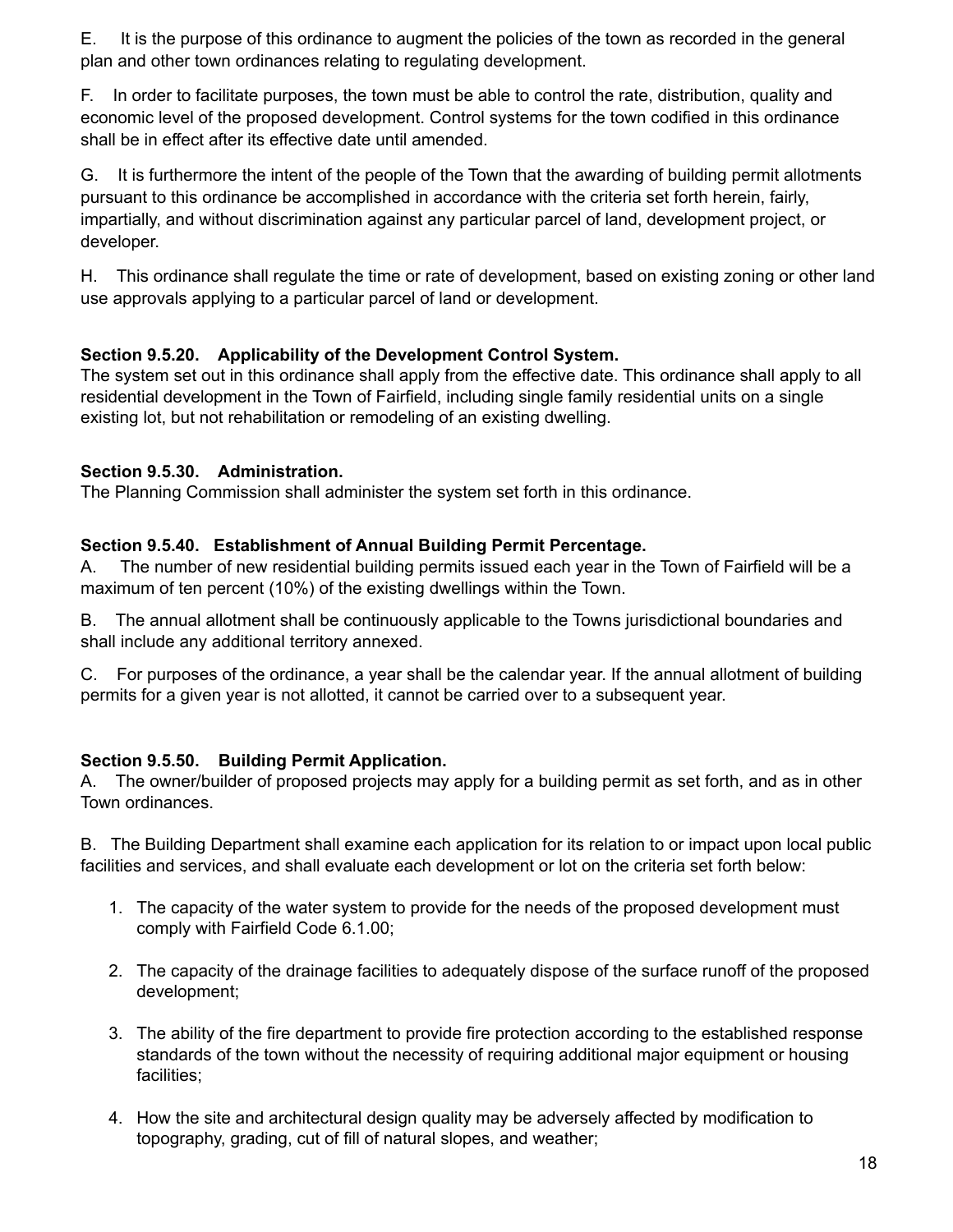- 5. How the proposed buildings and related construction will visually disturb ridge lines and natural community vistas;
- 6. Absence of deleterious impact on farmland; and
- 7. Absence of deleterious impact on historical or cultural landmarks.

#### **Section 9.5.60. Building Permit Evaluations.**

A. The Planning and Zoning Commission shall approve building permits on a "first come first serve" basis until all available permits are issued each year in accordance with Fairfield Code 9.5.00. This assumes that the applicants have satisfied all of the criteria of this and the other applicable Town ordinances including, but not limited to, Zoning and Water Ordinances. Incomplete or erroneous applications will be returned to the applicant and be removed from consideration until returned totally complete.

B. A Building Permit must be obtained (and fees paid) within sixty (60) days of the plan review approval of the building permit application by the Planning and Zoning Commission.

C. Building permit applications will only be accepted on or after the first day of each calendar year for permits allocated in that year.

D. A fifteen hundred dollar (\$1500) cashier's check made out to the Town of Fairfield is required as a deposit at the time of submission of a building permit application package. If the fifteen hundred (\$1500) deposit was paid to reserve a building permit allotment for that given year, that deposit can be transferred to the building permit application fee. This total deposit fee will be deducted from the approved building permit cost at the time all the fees are paid for the entire cost of the approved building permit. All fees including Impact fees must be paid in full in order to obtain an approved buildable permit. If for any reason a building permit cannot be obtained after the application deposit was made, the deposit fee will not be returned.

E. Building Permits are issued in order of applications received with paid, non refundable application fee.

#### **Section 9.5.70. Development Allotment Awards.**

A. The number of dwelling units for which development allotments can be issued shall not exceed the number established in Fairfield Code 9.5.40.

B. No single developer shall, in any one (1) year, be issued development allotments for dwelling units except as submitted as individual requests.

C. Should an applicant fail to initiate construction within twelve (12) months after award of the building permit allotment, the Planning and Zoning Commission will rescind the allotment.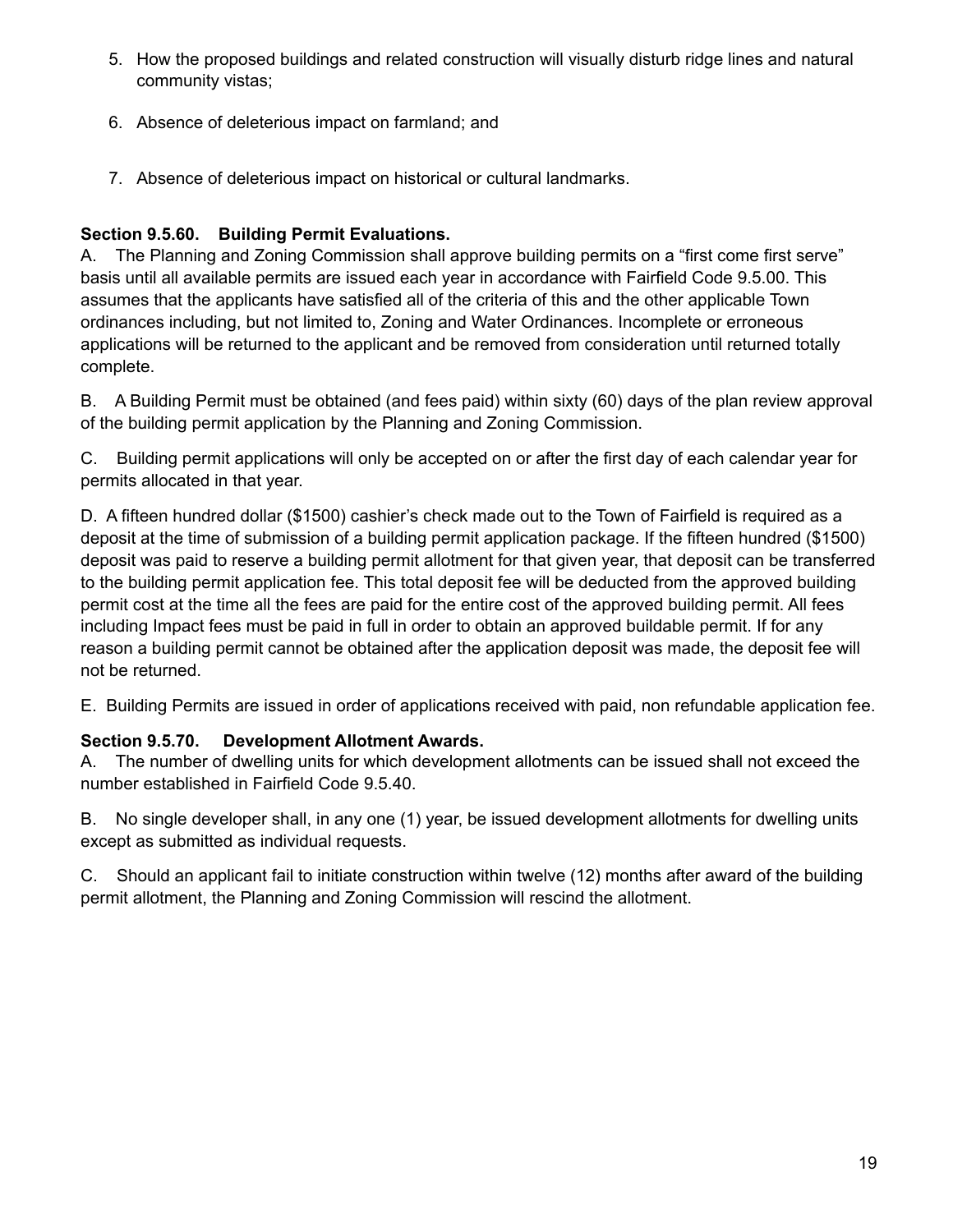## **Chapter 7 Right to Farm.**

| <b>General Provisions.</b> |
|----------------------------|
| Analysis.                  |
| Minimum Mitigation.        |
| Conflict Minimization.     |
|                            |

#### **Section 9.7.10 General Provisions.**

**Purpose.** The Town of Fairfield values its rich agricultural heritage and considers agricultural uses as a component of the Town's community fabric, quality of life amenities, and contributions to the Town's economic base. Fairfield Town places great importance on its agricultural areas and the protection and preservation of agricultural land and agricultural activities within the Town.

#### **Section 9.7.20 Analysis.**

A. Right to Farm Analysis Required. The Planning Commission, with the recommendation of the building official, may impose restrictions on any development in order to protect:

- 1. An existing agricultural area or activity;
- 2. An agricultural or irrigation right-of-way or easement;
- 3. An agricultural open space or agricultural preservation area;
- 4. A zone that permits agriculture or large animals such as sheep, horses, or cattle; or
- 5. Any property located within Fairfield Town Boundaries.

#### **Section 9.7.30. Minimum Mitigation.**

A. Requirements**.** For any new development that is not located in an agricultural use area, the following will be required, at a minimum, to mitigate the effects of new development on the existing or potential agricultural uses:

- 1. For all sides of the development adjacent to the agricultural property, there is a minimum fencing requirement of a six (6) foot high non-climb agricultural fence, defined as a closely woven two (2) inch by four (4) inch vertical mesh with square deal knot fastening. Fencing must include one and seven eights  $(1\frac{7}{8})$  inch schedule 40 or equivalent posts with a one and five sixteenths  $(1\frac{5}{16})$ inch schedule 40 or equivalent top rail;
- 2. In order to provide adequate buffering, the Planning Commission and Town Council may, on a case-by-case basis, require an upgrade to the fencing and/or appropriate landscaping when the development activities will directly interfere with the operations of the agricultural use;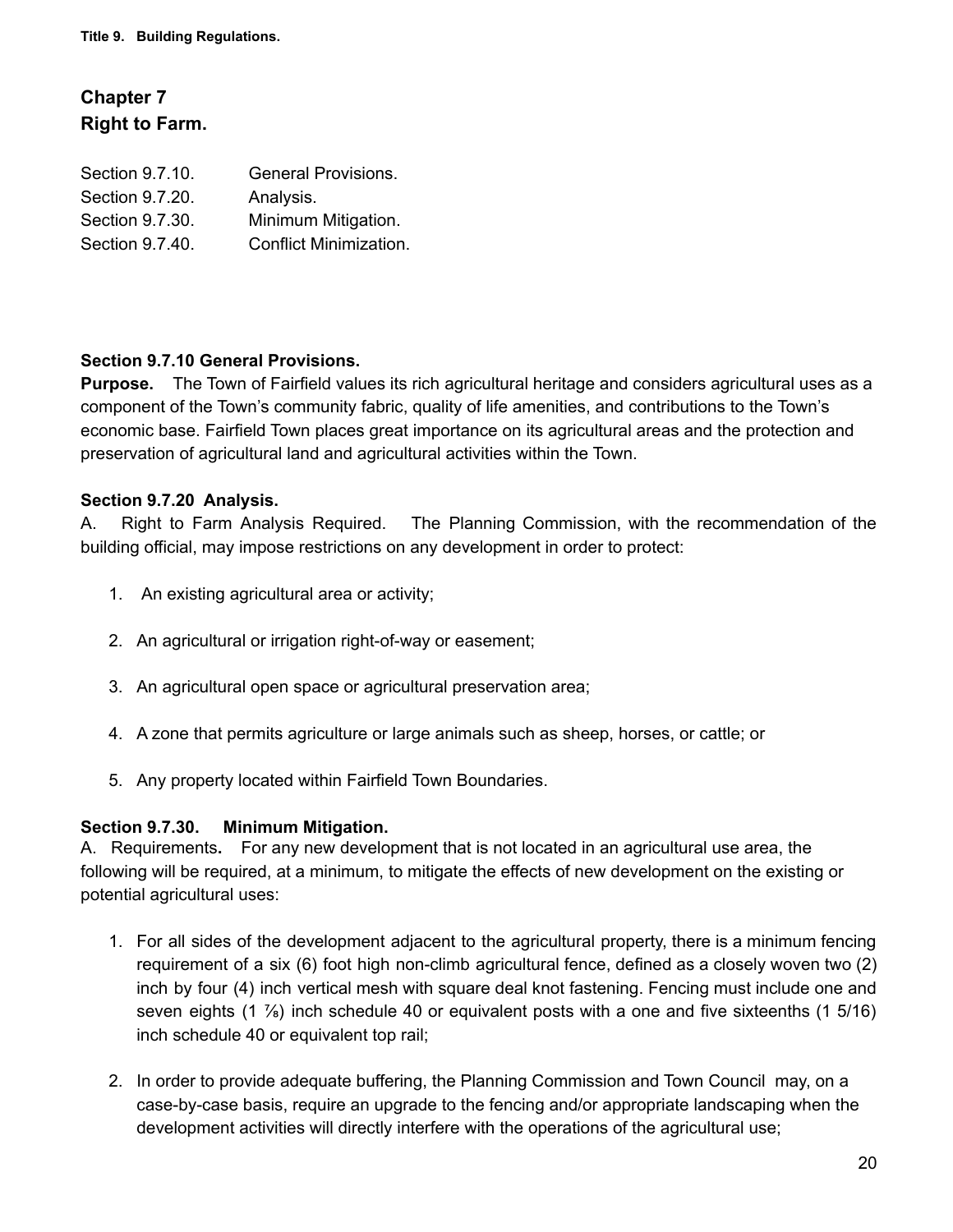- 3. Where there is a difference in the grade of the properties on either side of the required fence, the height of the fence shall be measured from the grade of the property upon which the new development is located;
- 4. The fencing requirements of this chapter may be modified if the developer obtains a written statement from the adjacent property owner indicating that they are willing to modify or waive the fencing requirements, as well as approval from the Planning Commission following review by the reviewing department;
- 5. For any new development that allows large animal rights that is located adjacent to a development or zone that does not allow large animal rights, fencing will be the responsibility of each individual lot owner to ensure that their animals are properly contained;
- 6. Any fencing required by this chapter shall be privately owned by the developer or subsequent owner of the property upon which the fence is installed. After one year of the installation of the fence by the developer and acceptance of the fence by the Town, the existence, maintenance, and repair of the fence shall be a private issue between or among adjacent property owners, similar to any other private fence, and not a matter for enforcement by the Town;
- 7. A note shall be placed on the final plat that states: "This area is subject to the normal, everyday sounds, odors, sights, equipment, facilities, pests, and any other aspects associated with an agricultural lifestyle. Future residents shall also recognize the risks inherent with livestock";
- 8. A written statement shall be provided from the appropriate agency regarding any irrigation channels, ditches, head gates, and piping, or any other mitigation required;
- 9. Exterior access shall be provided for all irrigation head gates as directed by the applicable irrigation company. This may require relocation;
- 10. During construction, access to all irrigation ditches and the integrity of timely deliverance of irrigation water through all ditches shall be coordinated with the applicable irrigation company; and
- 11. Adequate berming to retain irrigation tail water shall be provided.

#### **Section 9.7.40. Conflict Minimization.**

A. Requirements:

- 1. The Planning Commission, and/or Town Council may consider other actions and site planning options to minimize conflicts between the proposed new uses, buildings and structures, and the existing or potential agricultural operations. The goal of the Town is to minimize or eliminate, to the fullest extent possible, all potential conflicts and to assure a continuation of a right to farm for the existing agricultural use without undue burden on the proposed new development;
- 2. The following issues shall be used to identify potential incompatibilities and actions to minimize conflicts: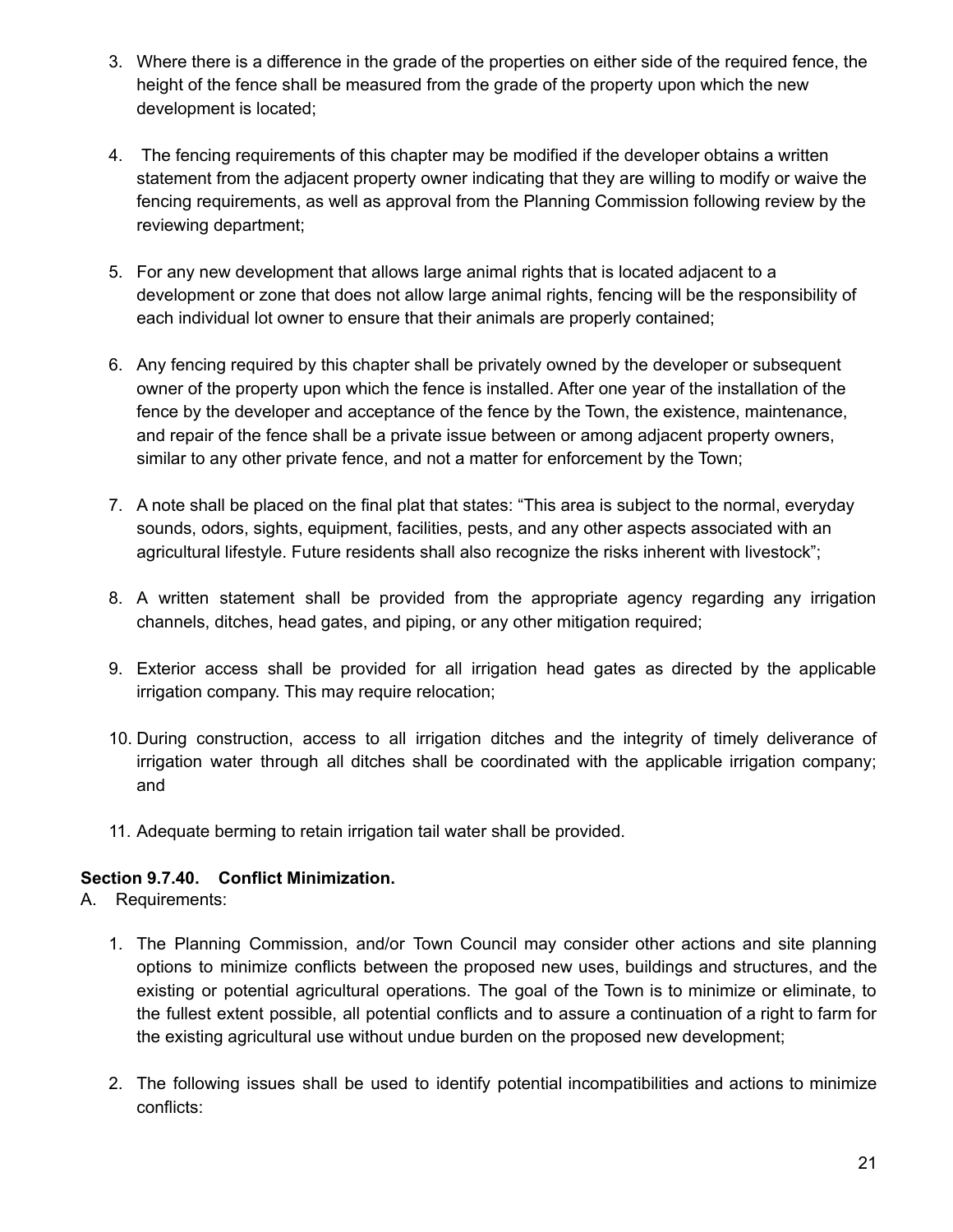- a. Protection of irrigation access and maintenance of ditches and canals;
- b. Safety and protection of the public from ditches, canals, ponds, and drainage systems;
- c. Safety and protection of livestock and farm equipment movement corridors;
- d. Existing and proposed fencing on all agricultural property adjacent to the proposed development;
- e. Erosion and soil protection and conservation concerns;
- f. Drainage of any development, including subdivisions, will be designed to minimize the discharge or impact on agricultural lands and soils, weeds, pests, and household pet controls in subdivision areas;
- g. Provisions, acknowledgments, and understandings by new property owners of farm work hours and that farm operations may contribute to objectionable noises and odors;
- h. Screening provisions and landscaping to reduce noise, odors, pests, or visual impacts for adjoining uses; and
- i. Any other provisions Planning Commission and/or Town Council consider necessary to protect the right to farm for agricultural uses, operations, and areas.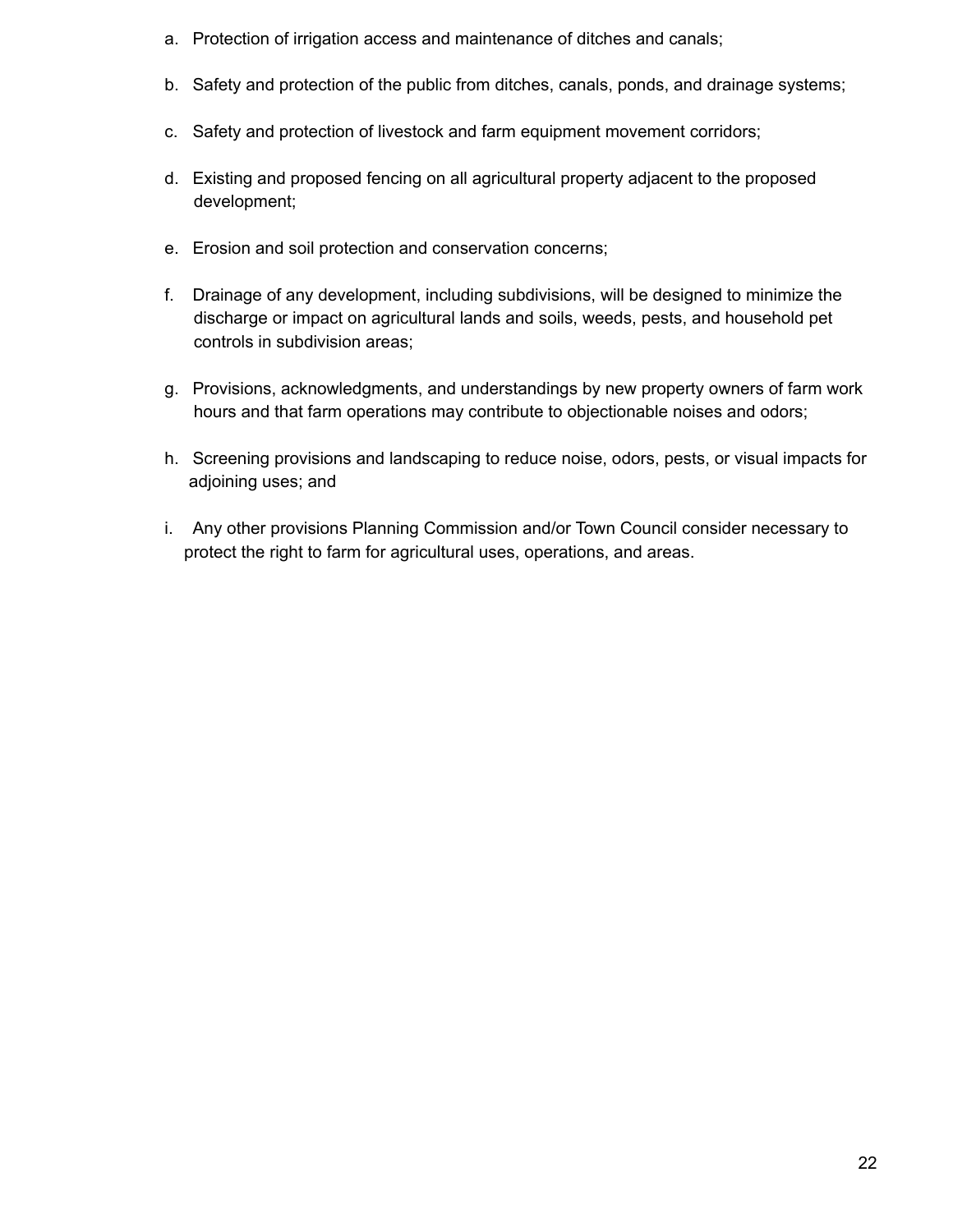## **Chapter 9 Impact Fees.**

- 9.9.10. Purpose.
- 9.9.20. Impact Fees Imposed.
- 9.9.30. Definitions.
- 9.9.40. Service Area.
- 9.9.50. Time of Collection.
- 9.9.60. Offsets Against the Impact.
- 9.9.70. Legal Challenges and Arbitration.
- 9.9.80. Accounting, Expenditure and Refund of Impact Fees.
- 9.9.90. Severability.

#### **9.9.10. Purpose.**

This impact fee policy is promulgated pursuant to the requirements of the impact fees act, Utah [Code](https://le.utah.gov/xcode/Title11/Chapter36A/11-36a.html) [Annotated](https://le.utah.gov/xcode/Title11/Chapter36A/11-36a.html) section 11-36a et seq. (the "act"). A local government may require dedication of property (this requirement is called an "exaction") as a condition to approving a development provided that:

- (a) an essential link exists between a legitimate governmental interest and each exaction, and
- (b) each exaction is roughly proportionate, both in nature and extent, to the impact of the proposed development.

#### **9.9.20. Impact Fees Imposed.**

Impact fees are hereby imposed as a condition of the issuance of a building permit by the Town for any development activity which creates additional demand and need for public facilities for the culinary water system; wastewater collection and treatment system; public safety facilities including police, fire and rescue; roadway or transportation facilities; storm water drainage and flood control facilities; and municipal power facilities.

#### **9.9.30. Definitions.**

As used in this Chapter, terms shall have the same meaning as the definitions provided in the Utah Impact Fees Act, Utah Code Ann. § [11-36a-102](https://le.utah.gov/xcode/Title11/Chapter36A/11-36a-S102.html), *et seq.,* except as otherwise provided herein.

#### **9.9.40. Service Area.**

The entire area of the Town and any areas outside of the Town serviced by such public facilities are hereby designated and established as one service area for purposes of the public facilities for which impact fees are being imposed under the provisions of this ordinance.

#### **9.9.50. Time of Collection.**

Unless otherwise recommended by Town staff and approved by the Town Council, impact fees shall be payable prior to and as a condition of the issuance of a building permit by the Town.

#### **9.9.60. Offsets Against the Impact.**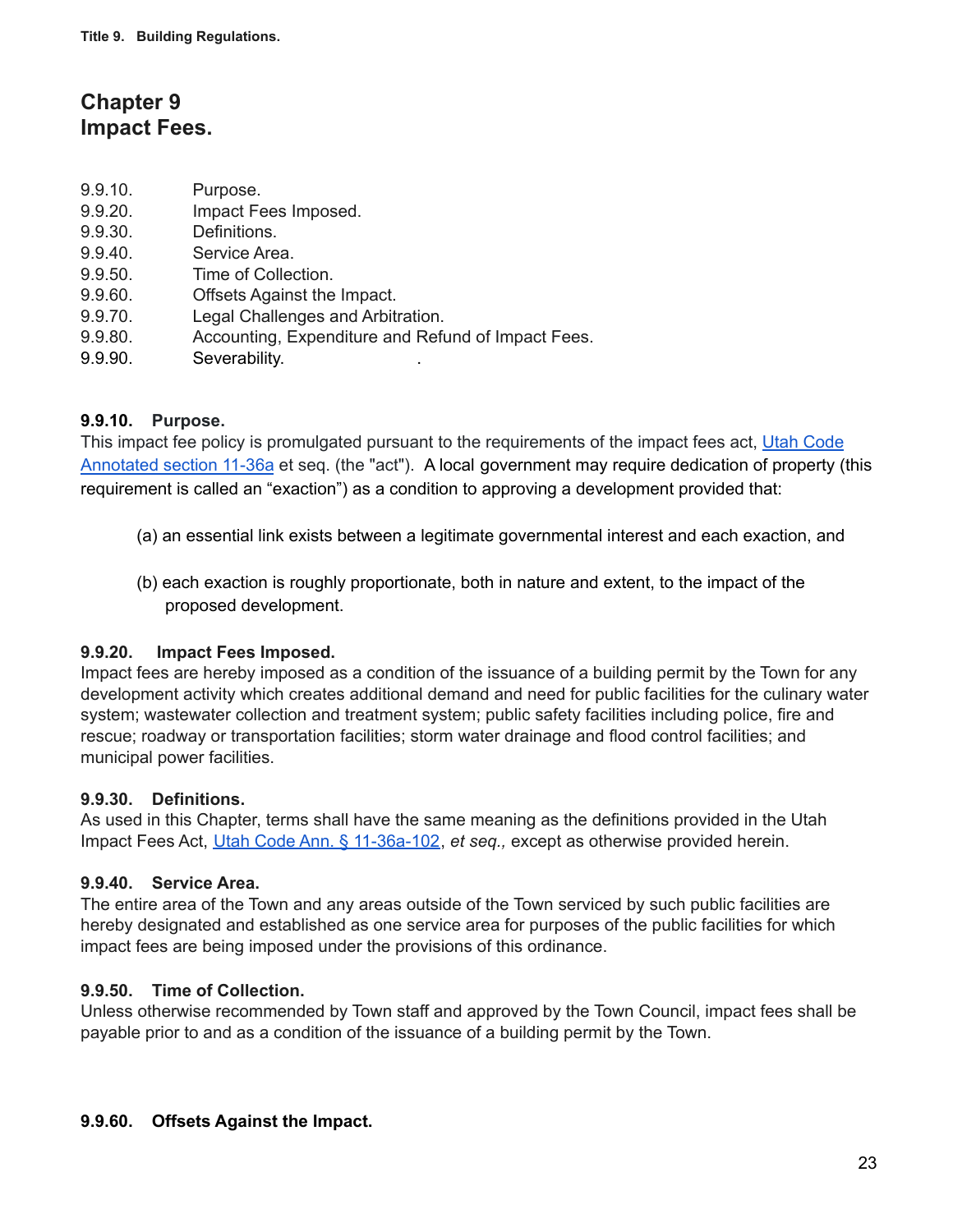Fees that would otherwise be due for a development activity may be approved by the Town building department with the approval of the department head (roads, water parks,etc) and the Mayor in accordance with the following provisions:

A. An offset shall be granted for qualifying improvements that are required to be made by a developer as a condition of development approval.

B. Offsets shall be allowable and payable only to offset impact fees otherwise due for the same category of improvements. Unless otherwise expressly agreed to in writing by the Town, offsets shall not result in reimbursement from the Town or constitute a credit against future fees, and shall not constitute a liability of the Town for any deficiency in the offset.

C. Offsets shall be given only for the value of any construction of improvements or contribution or dedication of land or money by a developer or his predecessor in title or interest for qualifying improvements of the same category for which an impact fee was imposed.

D. The value of land dedicated or donated shall be based on:

- 1. The Town Fee Schedule which would be updated yearly to reflect the value of the improvement.
- 2. By appraisal. The person applying for an offset shall be responsible for providing and paying for appraisals of land and improvements, construction cost figures, and documentation of all contributions and dedications necessary to the computation of the offset claimed. The director of building shall not grant offsets to any person who cannot provide such documentation in such form as the The director of building may reasonably require.

E. The value of land dedicated or donated shall be based on the appraised land value of the parent parcel on the date of transfer of ownership to the city.

F. Offsets provided for qualifying improvements meeting the requirements of this section shall be valid from the date of approval until ten (10) years after the date of approval or until the last date of construction of the project, whichever occurs first.

G. The right to claim offsets shall run with the land and may be claimed only by owners of property within the development area for which the qualifying improvement was required.

H. Any claim for offsets must be made in writing, not later than the time of submittal of a building permit application or an application for another permit subsequent to development approval that is subject to impact fees. Any claim not so made shall be deemed waived

#### **9.9.70. Legal Challenges and Arbitration.**

A. Any person or entity required to pay an impact fee who believes the fee does not meet the requirements of law may file a written request for information with the Town as provided by the Act. Within two weeks of the receipt of the request for information, the Town shall provide the person or entity with the written analysis required by the Act and any other relevant information relating to the impact fee.